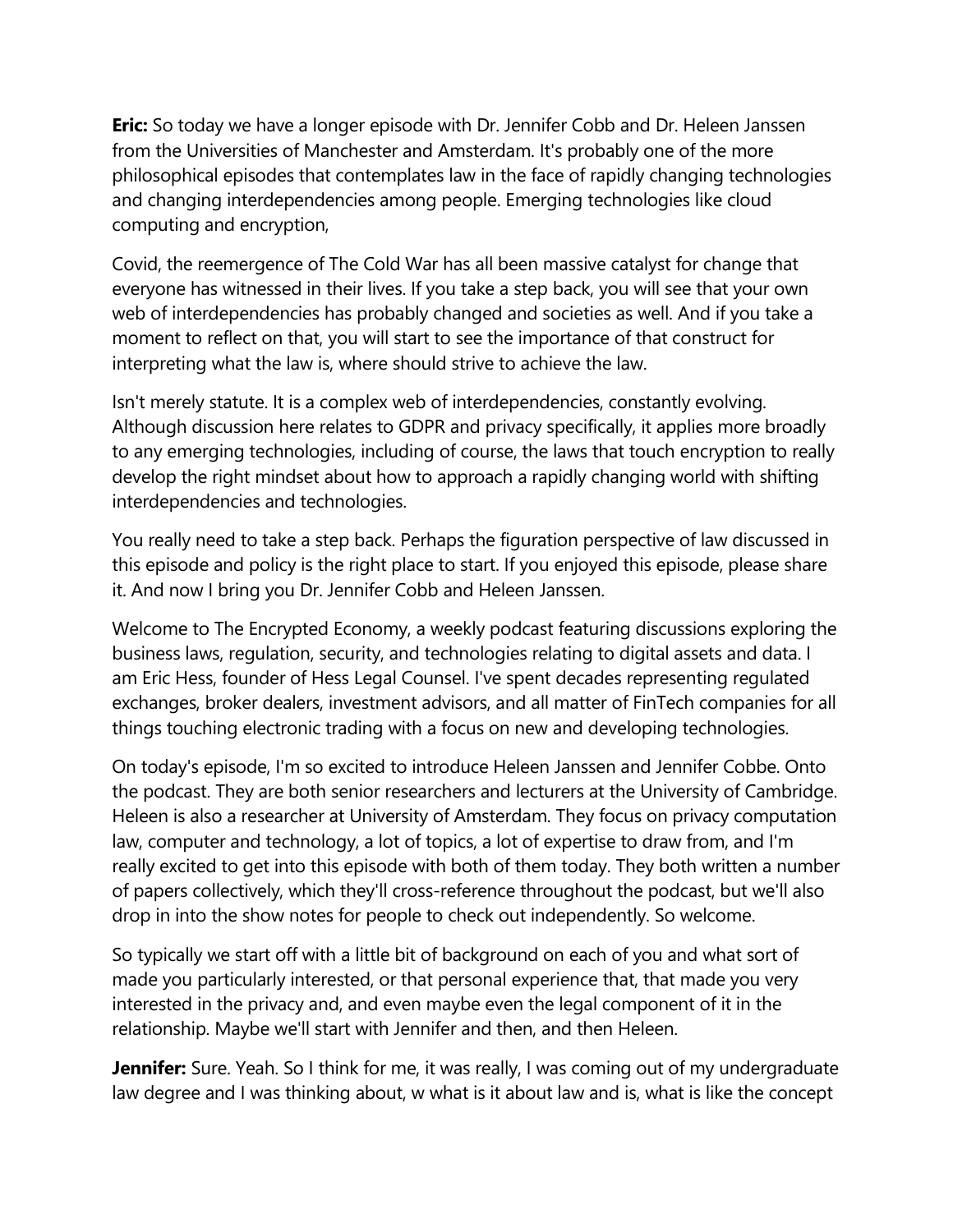of loan area though, but I've been studying that, but I'm particularly interested in, and not long afterwards what I was doing, my master's degree, which was on, excuse me, that's not, I, when was doing my master's degree, which is the law of questions on governance and these kind of bigger picture questions by law, the Edward Snowden revelations, but the NSA's a GCHQ surveillance practices came on.

And I started being interested in surveillance questions at par. And I'm that kind of thing that coming from surveillance for quite a while. And I've written some of my undergraduate and master's degree essays and not dissertations of these camps. Whenever this stuff came, I, that was when I thought, oh, I'm, this is really interesting.

So I got into the kind of state circular it's question the question of, what kind of bars to see is how district feel the internet and what are they doing on the internet and what should we be concerned about? I'm not very quickly. sister billing, all of us on the internet and what other things are happening.

And of course all the privacy data protection questions that come up from all the platforms that we use at the game and all of those different things. So from there, it snowballed into what I work on language, which is much broader than just those quite narrow turbulence issues.

But that's sort of nine, 10 years ago. So it's taking nine to 10 years. They're going to get to the point where I'm like, but I think it's been a fun journey, or I say fun journey. It's been a slightly terrifying journey somewhere along the way. As things have gone be getting progressively worse, but I'm still relatively optimistic about getting them push things towards a better direction.

**Eric:** Optimism is good.

**Jennifer:** Yeah. Thanks.

**Heleen:** I have a long standing career at ministry of interior in the Netherlands where I was working at the constitutional affairs and legislation department. So yeah, I have experienced with lawmaking, but also with, to making in many areas. My background is in constitutional law or let's say public law, but during my work as a ministry, actually many other areas of law are coming by.

And as of 2006 the ministries, or did the government have more and more interested in using technologies? They weren't holes and new technologies at the time, but thought upcoming. I very swiftly. And as of that moment, I got very interested and try to focus in my work on this area and how it relates to the law and how the law should respond to issues.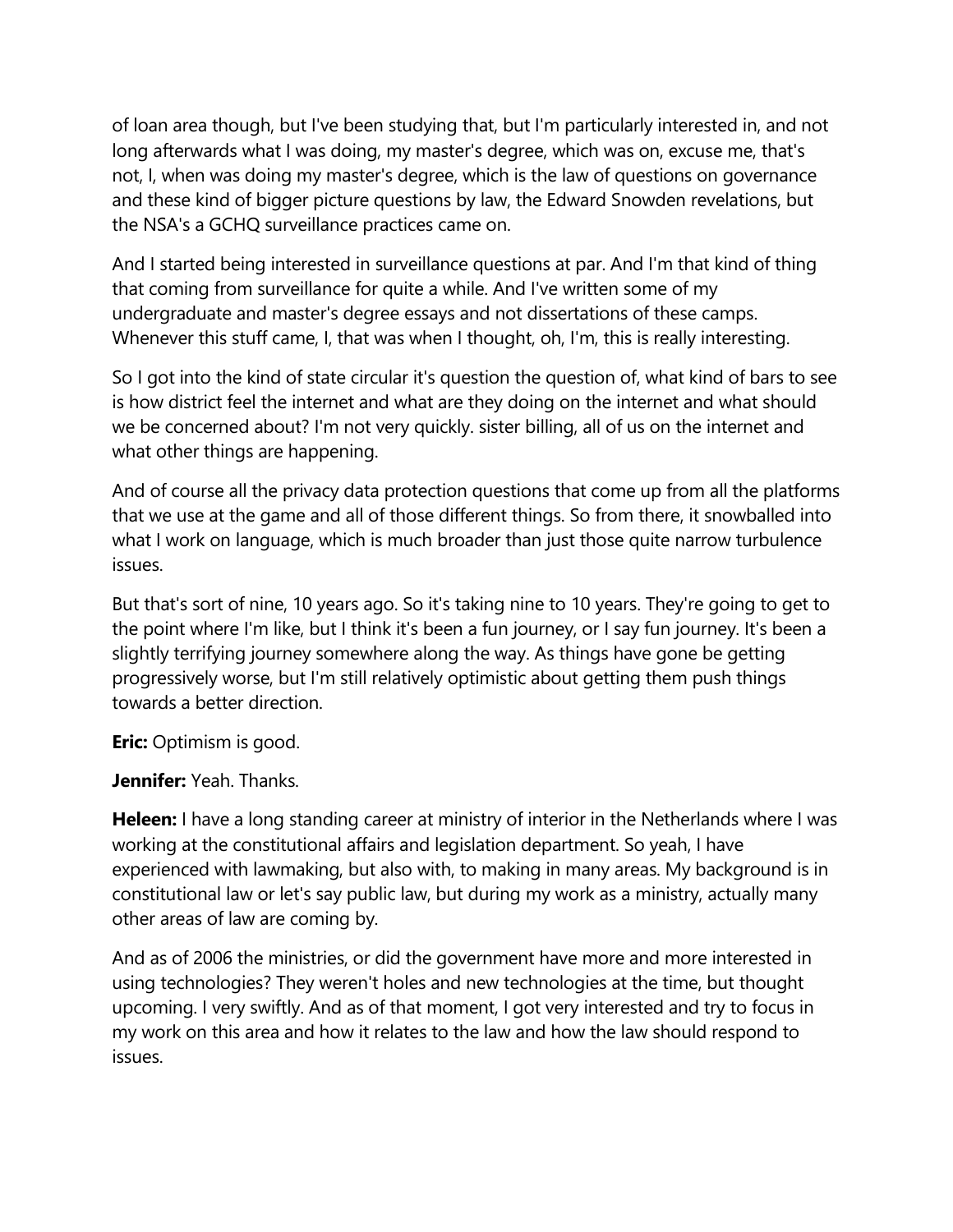That's come with technologies. Just to give you an example I've been working on oh, sorry. I worked on constitutional legislation. So I led the project on the modernization of the roasting communication secrecy. Another thing you're there, for instance, instead I internationally and negotiated the revision of the council of Europe's convention of data protection.

I did that on behalf of. Another area of law was where I negotiated for equal treatment. A directive. There are many of those, but the one I was working on at the time was equal treatment of many women where they access, and supply goods and services are concerned. Very exciting time. That was and I also contributed to Dutch intelligence and services.

Yeah, that was also a very exciting time and not always easy because you're very many splits. And between, so you ha I have my own background from a constitutional, fundamental life fundamental rights perspective. At the same time you see that powers are going elsewhere.

So yeah you questioned sometimes what does the work I'm doing here? It doesn't make sense to be honest, that was sometimes challenging, but yeah, as a person you might sometimes feel torn apart between two worlds. Yeah. And then at some point I really long back to dare to academia again, and that is where I started to work at a time with Jennifer and it wasn't 2018 with the university of Cambridge.

I'm still connected to the university, but I also go back to the Netherlands where I start working at university of Amsterdam. And mainly my focus is on questions of data governance at the moment issue of power and control. I have been working on focusing pretty much on decentralized modes of data processing thereby focusing on personal data and on data intermediaries at the minutes where I focused within the Cambridge circle on the technical side of things.

And in Amsterdam, I looked more at the practicality of things. So I think.

**Eric:** We're going to start off taking sort of a step back and maybe more of a you know, philosophical and sort of policy-driven approach. Jennifer Cobb wrote a paper or is writing; I should say a paper on a figurative or figuration analysis and its application to law.

Both Heleen and Jennifer have worked a lot with these concepts. But to lay, to set the stage, could you introduce the concept of figuration and its application to law, and I guess social economic, political policy settings as well?

**Jennifer:** Yeah, sure. So bigger regions are a concept that was put forward by the German sociologist, Norbert Elias, and they well over the course of his career from the thirties through the seventies, his basic argument is.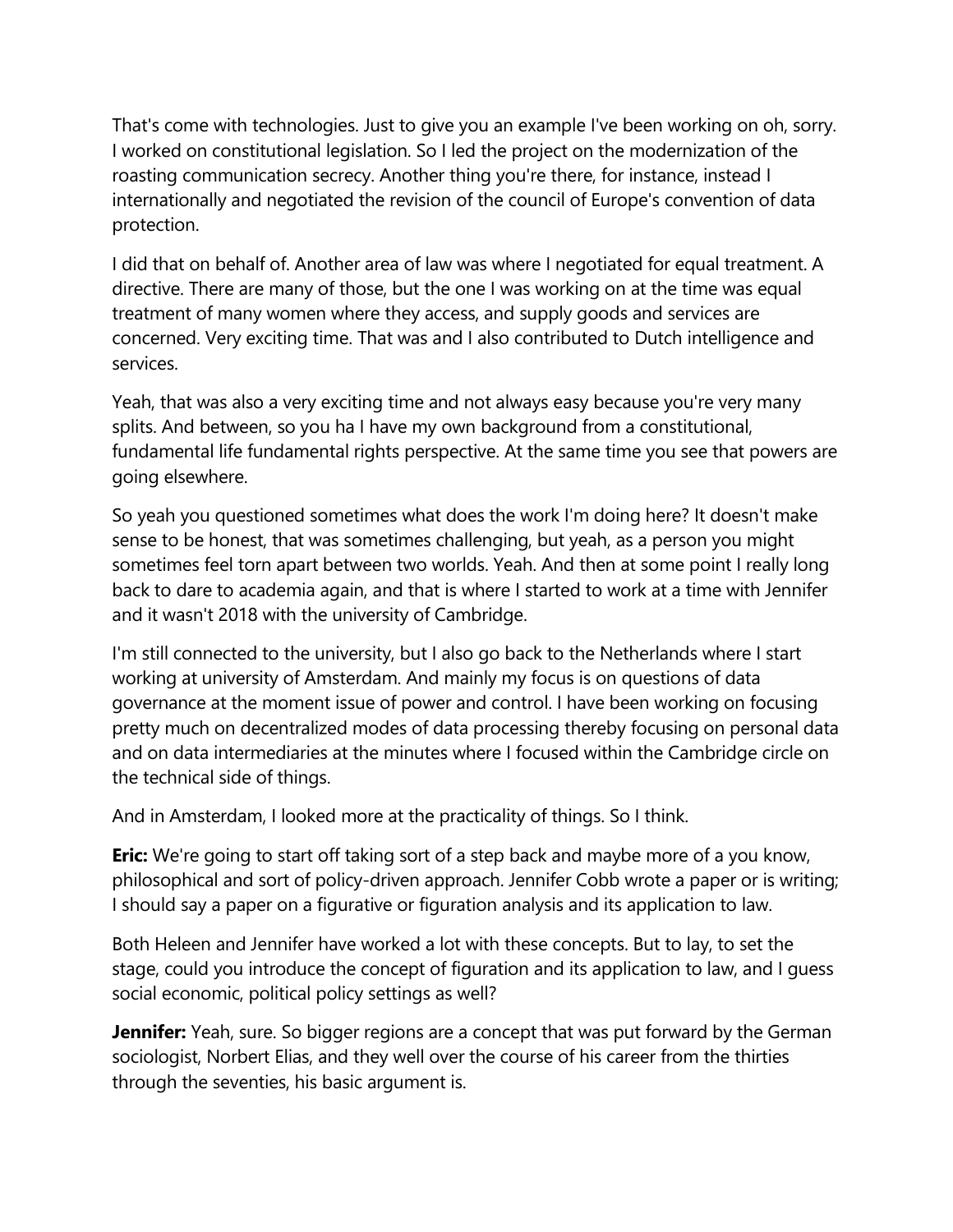All the people everywhere all the time throughout history have been involved in essentially a huge number of interdependencies with other people. These interdependencies come from the idea that people can't really exist in the world of their own. He only exists in the world in relation to other people.

By that no one person can be born completely alone, and I go through their life on their own and then die alone. At some point you have to rely on other people. Nobody can perform all of the things that they need to do themselves to be able to survive. So he's so Norbert Elias says that we each perform functions for each other by which he means we HD the things that we each other need to survive and thrive in society.

And these functions produce interdependencies between people, and everybody is in these, as he says, these fluctuating, where to spend their dependents, because it's also very big on the idea that everything is. There's very little in the world that is ever static. Everything is constantly changing. So these figurations that are formed through these webs of interdependence are constantly changing.

They're extremely dynamic and fluctuating, or they all come with these balances apart, the operating within and across and three, these figurations. So part in his view comes from the fact that we have to each before these functions for each other. So if you're interdependent, if you're dependent on one person, then they possibly have some kind of relationship with you, but which they can provide these kinds of these functions.

So that's this basic idea. It's all about relations between people functions before by people it's all up like these webs. So what he says is that if we want to understand human society, and if we want to understand why people exist about society, then we need to understand these figurations.

And I think that's a pretty powerful argument because I think it's essential. It's essential observations about the nature of human existence. What does that tell us if by law? That's already the question. What it tells us by law is that much of our current approach to law, which is based in the idea that there are great individual people that can be easily distinguished from others.

I think the figurations analysis tells us that that's based on incorrect assumption. I think it tells us that actually, if we want to be able to understand why people act on why people act, how the law can intervene, then we need to have a bigger, rational understanding of their relations.

Ultimately, the law is in large part by governing people's relations, or at least by trying to govern them through nations. So if you want to try to cover them, then we need to understand them in a sophisticated way. And for me, I think figurations offers that sophisticated approach that allows us to put those relations in a broader context, but it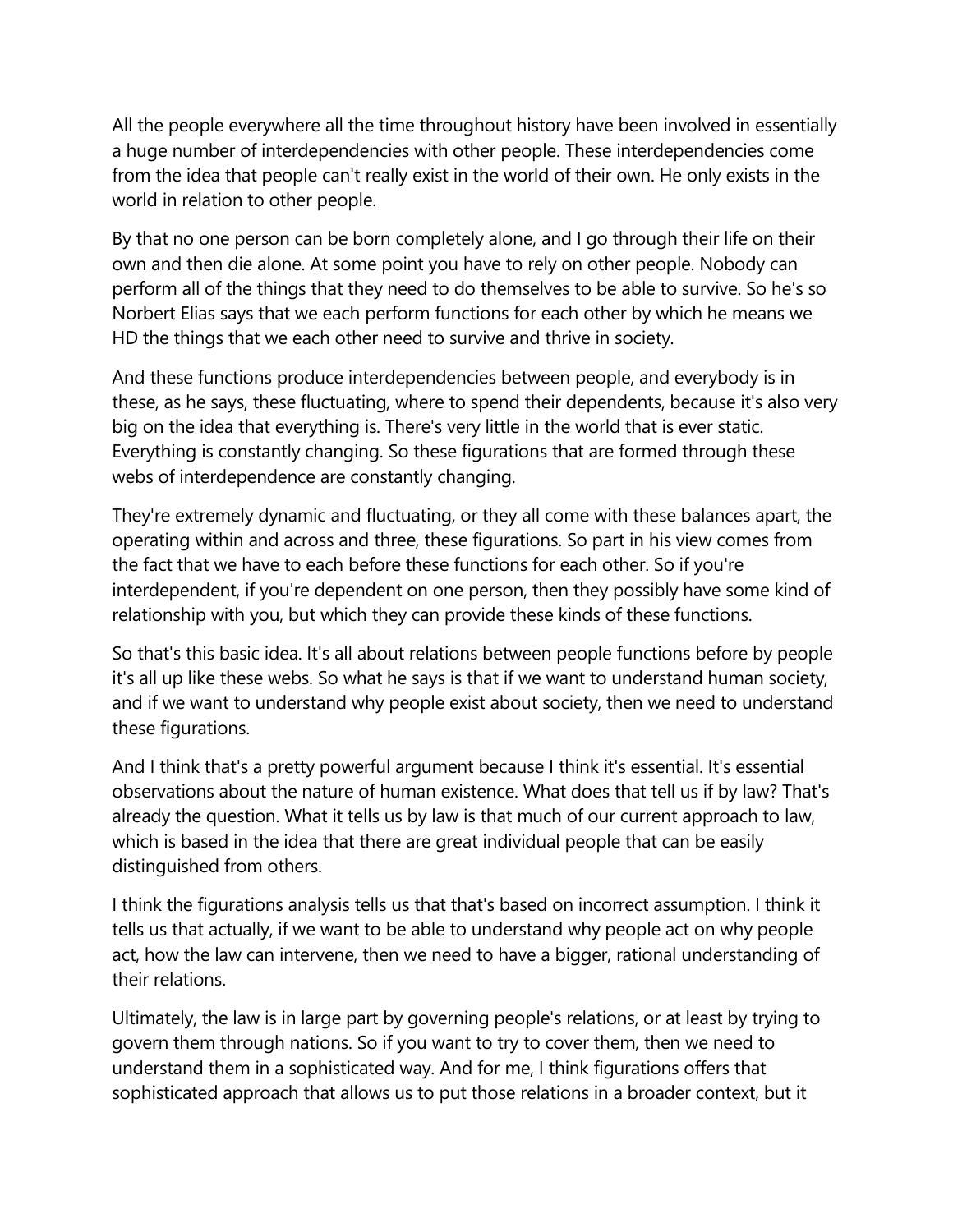also allows us to understand that law isn't the only thing that covers relations. Isn't the only thing that constructs you're figuring out. Because law exists as part of the sort of everchanging wide-ranging social processes. These locating web through dependencies figurations laws will be one influence among many. So we need to understand the introduction of law on the introduction of law restrictions

it wants to, or is trying to regulate recovered a little bit of other processes, including technological processes, social processes, political economic processes. We still think under sound law, but considering it and isolation just as we come from their sound individuals and their role in society of their relations.

by looking at them in isolation.

**Eric:** And in the context of a society or that's moving toward online ecosystems, more where a lot more of those interactions are governed into virtual space or even through automated processes, whether it's payment mechanisms or effectuation of contracts.

Does that is that increase the issues with a sort of a static perspective of law? Does it not have an impact at all? How does the greater web of online interactions factor into a figuration analysis?

**Jennifer:** But that's a great question. I think one of the things that is under appreciated or perhaps needs to be considered when we're talking about these.

Is that technology itself can foster forms of interdependence between people? I can alter the forms of interdependence, the P people. I can lead some people to perform other functions for others that they might not necessarily performing before I can afford different kinds of structure to figurations.

So we talk about technological processes, like moving into the kinds of things that you were talking about. And I would also say, for example, the shift into things like color platforms I'm the kind of forms of centralization that we solve with that as that, as a kind of contrast to the kind of de-centralization that we're beginning to see in some other areas.

I think what we see is that different, those different technologies that foster different forms of figuration different forms of relation with different forms of interdependence between various people, whether it's the individual users of platforms or people who are engaging in these kinds of contracts or whatever else, or whether it's the platform companies or people who are trying to develop these centralized protocols.

Those kinds of different technologies and the way that they've done that they've contributed the structure and figurations of change rapidly in the last 10 to 15 years. And the way that the law has been set up to has not my concept for this, but I was still trying to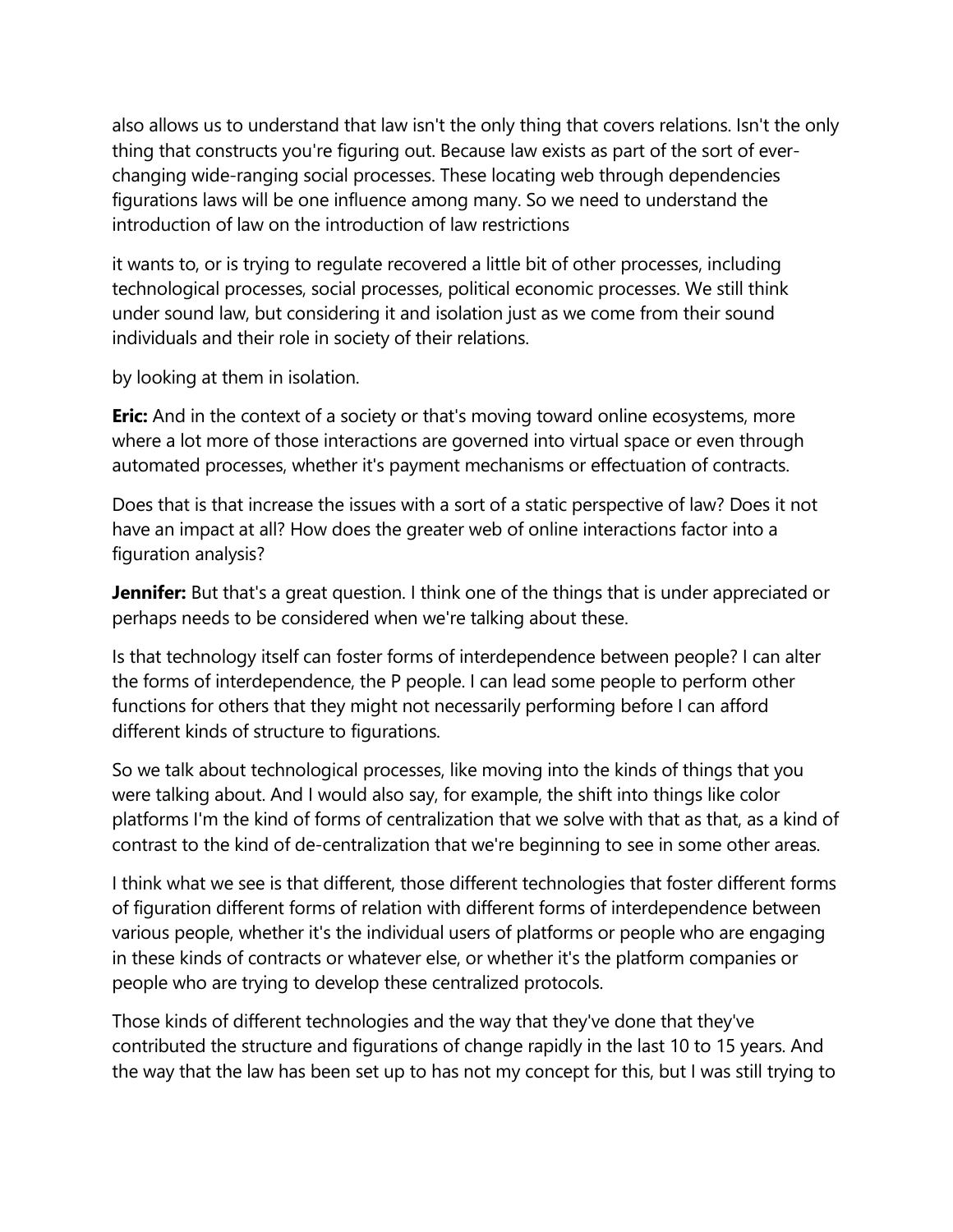deal with trying to survive, trying to govern these figurations, or trying to structure these figurations.

And why is that? Art could be made sense 15, 20, 25 to 30 years ago, but it didn't make sense for the time we got to the possibly centralized kind of web of the last 10 years and perhaps even less sense as we get into perhaps a slightly different way of doing things in the future.. So if we want to be able to have laws that can properly regulate and govern the kind of relations and interdependencies and figurations that we'll see emerging in these technological ecosystems in future, that we need to rethink the fundamentals of these laws really very seriously.

And also how we understand how these figurations work of what the best way to go about construction of these figurations and interdependencies might be.

**Eric:** And I guess a love to get your thoughts on this Heleen, as well. There's a static approach to law tend toward a more of a top-down approach? Is that one of the reasons why different models of contemplating interdependencies becomes more important?

**Jennifer:** I think possibly, yeah. I think there's this sort of traditional legal give of laws that you have a, you have a legal tax or legal framework that is passed by a legislature on its interpreted by a court and that's that law that's roughly beginning and ends up. Of course are much broader kind of understanding of law

Coming from things like critical legal studies or in the, yes, they have the legal realism. Or sort of social legal kind of approaches. But I would say that actually law is never static. It's never a text or even a text as interpreted lots of process that the game has with people deciding that they need to try to cover it and relations in some way, or even before that some kind of group sessions that produce a set of relations that people had decided that they need to try to intervene on in some way.

And laws are paths on interpreted and applied and contested in constantly changing circumstances and constantly changing context and constantly changing ways. So although you might have a legal text, it seems to be relatively fixed in some sense, our understandings of it, or interpretations of it, or applications of it.

And the way that it's contested changes constantly all the time laws constantly in flux in just the same way as anything else. I think it's really important to understand that law is not done in legislators and courts lost on three our society and it's not just formal legal texts. It's also the norms and the ways that we together try to regulate our relations with each other and govern our behavior.

A company like Facebook, looking at data protection law on the side of the he can comply or as might be the case of Facebook, not compliant with it. They're doing law just as much as the people who passed GDPR in the first place are doing law because laws a living thing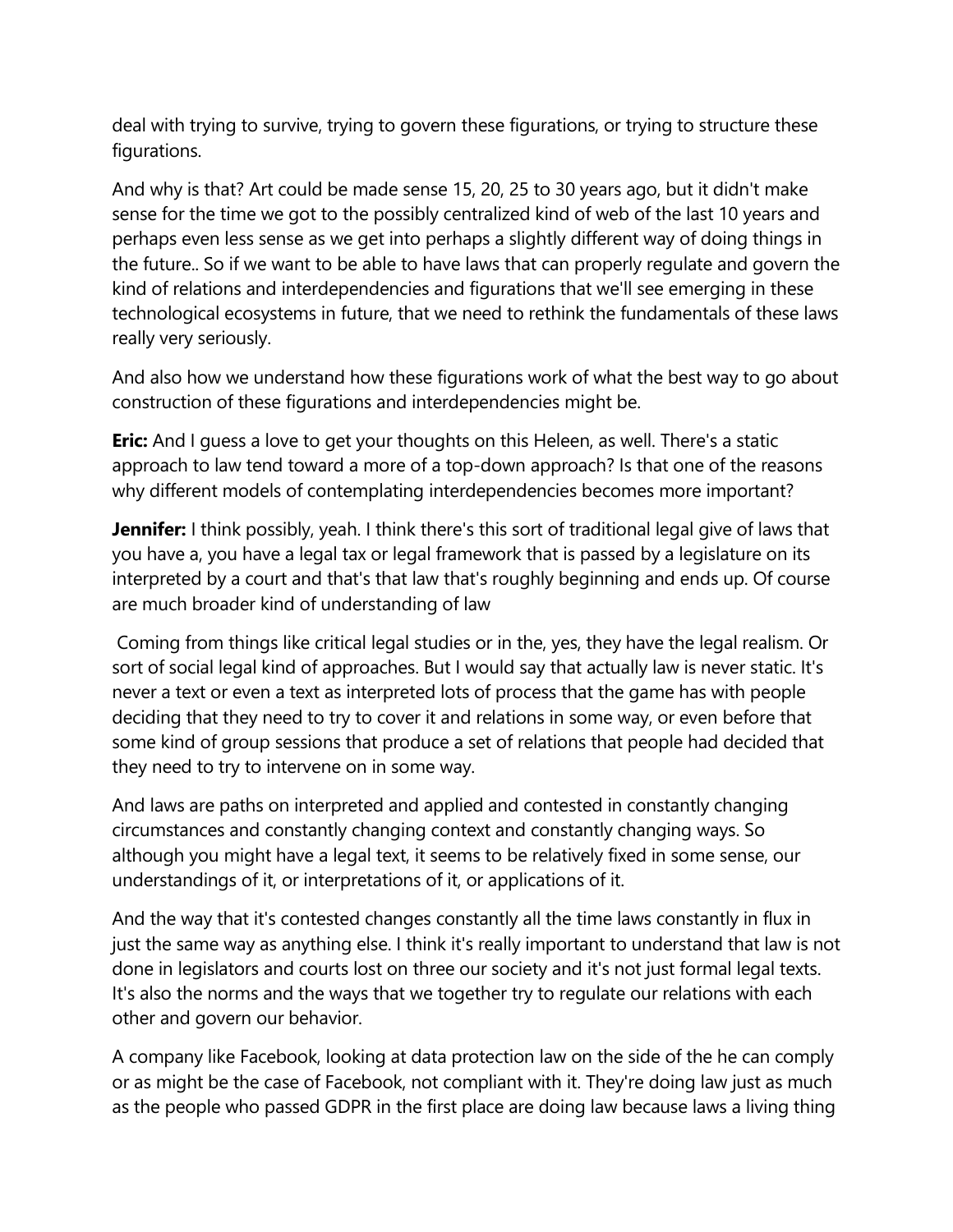that flows throughout society structures figuration everywhere at all times, but it's a very imperfect process.

All of these other processes, the technological processes, the social processes, the political economic processes, they're equally at the same time, structuring moves figurations. So law has these infinite and infinitely complex directions. All of these other things happening at once on it's this broad process of law, and it's interacting with all of these other things that I think we need to investigate very simply.

And begin to understand if we want to have laws that can possibly hope to contend with the state of technology today, let alone the state of technology and future.

**Eric:** And as it relates to balances of power, I know that a, a part of the figuration analysis and legal artifacts. Do you want to discuss the role of balance of power in a figuration analysis?

**Jennifer:** Yeah, so part it's pars fundamental human invitations, and it's not just the sort of Northern Elias, like figurations give you that.

We say that it's essentially the whole of social sciences has been making that argument for the last century. I think that's something that's really still underappreciated in law. It's the word critical Kennedy's in law the worst. So she will they go be some law really grasp this idea that, excuse me, that law is.

Law as a process is a manifestation of art and all these other processes or parts regarding society and laws interpretation and its application, and all those are the things I talked about are just as much of obsessive heart as anything else, but parts of the metal of figurations, because power is ultimately what determines how these figurations function in practice.

It's the functions that we perform for each other, critiques, your dependencies, and interdependencies, but she's follow-ups as afar. And that's what really controls and governs relations. And those balances of power can come from the law. It can come from other kinds of ways that we have of reading each other and they can come from political, economic factors, technological factors, social factors, really anything else, but part of the fundamental sort of constitutive elements of all human relations.

Law is perhaps the most obvious and the most socially acknowledged form of that part or manifestation of thought part, but something about the laws, it's the core, it's the core unit. So whenever we talk about law and we talk about figurations, you can write a law and you can pass them law, and you can anticipate that it might be able to do one thing or another, but it will be those things. If the power balances that underpin the other things don't match up with what the law is trying to do, there's very little point that legislating for something. If there's no part of that, can, that can allow that to happen or permit that thing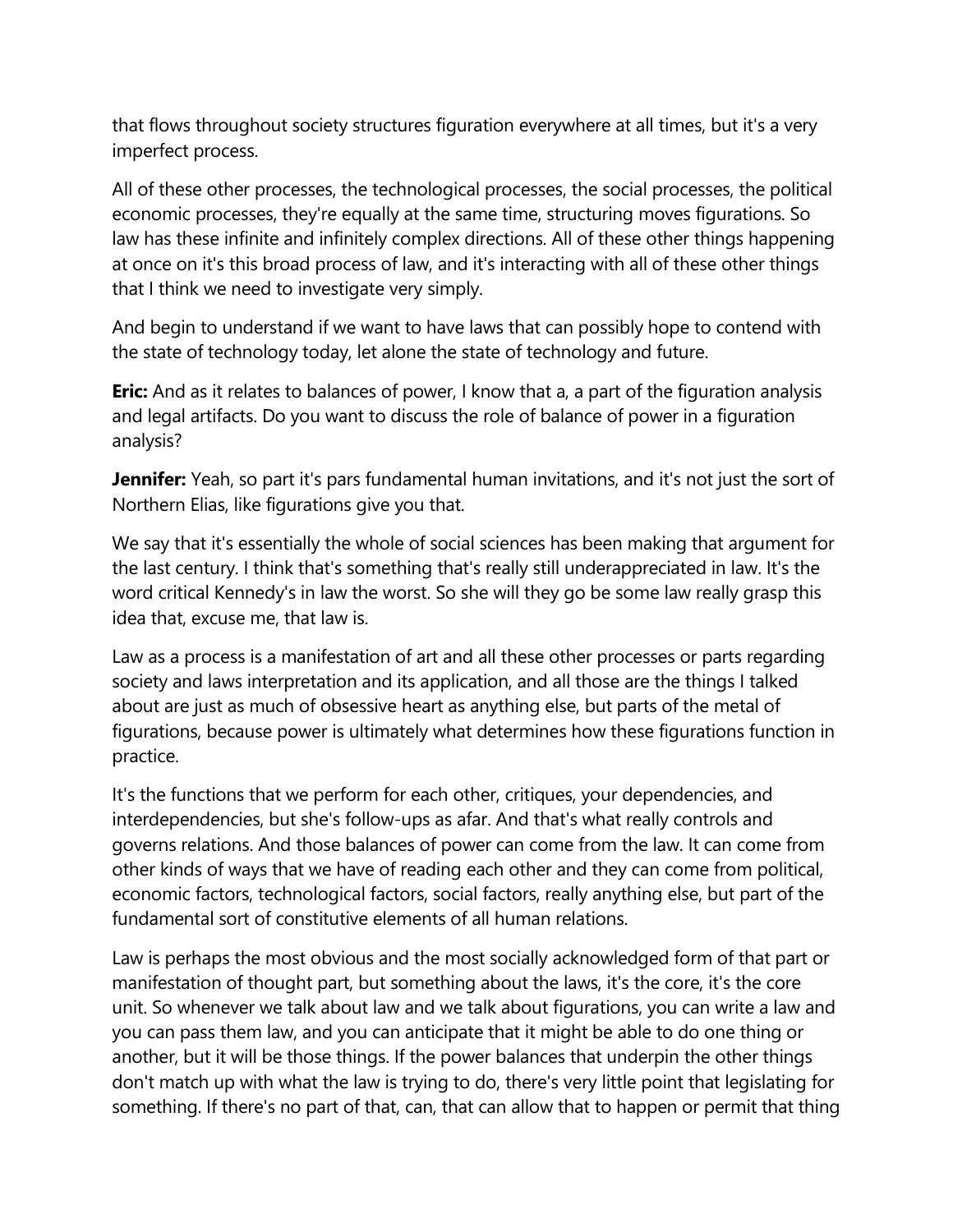to happen, or do you think will happen that all can say what it likes and something else is going to happen?

I'm not something that, again, I think it's underappreciated when it comes to law, that also becomes a society in general, the fundamental importance of part.

**Heleen:** Yeah, I really the approach taken the holistic approach, which is so necessary in this discussion. And just to also add a position that I often brought in from a legislative perspective when I was working for the government it's of course we heard those ideas that people were complaining law is so shallow.

It doesn't re moderate with the modern technologies, all those kinds of complaints, very well known, but at the same time as Jennifer rightly said, law is in the middle of things. And that's what I used to say. No, isn't static at all. It is constantly anti-icing people and forcing people to go into a dialogue with each other.

Law is never finished. Indeed. Even when you have the highest courts in your country or in a regional system saying, this is how the law should be interpreters. There should, yeah, there still is space for a legislator to enter into a debate with society with also with the court.

And that is what's what should happen. Yeah. And then on the other point where a law is seen as yeah, it dominates a sort of structure law isn't over and on top of people and often societies, it is right in the middle, in between and amongst people in society and institutions. So yeah, I, I do very, I agree very much with what has been said.

**Eric:** And when we talk about bounce of power and I'm thinking in terms both privacy and digital asset regulation, and honestly it probably applies to regulation impacting any new technologies that the law hasn't fully caught up with, is the notion that with the balance of power and a figuration analysis that initially the balances of power can change dramatically.

As society begins to adapt, there's a new influx of technology vendors, a reaction to it by regulators because, oh, we missed this. We missed that. And maybe there's a shift in that power balance until that. Now counteract some of the benefits of the technology, and then there's a readjustment meaning larger shifts and balances of power during the inception of the regulatory framework governing any new technology that over time, perhaps moderates as know, there's a consensus view reflected both in the legal system and in the non-legal social conventions.

**Jennifer:** I think it's, I think I would take issue with the idea that Lowe's falling behind technology or the law as it, as a phenomenon can fall behind technology as well. I think I would say that technologies old technologies are apparently a product of their time of their place and of their context.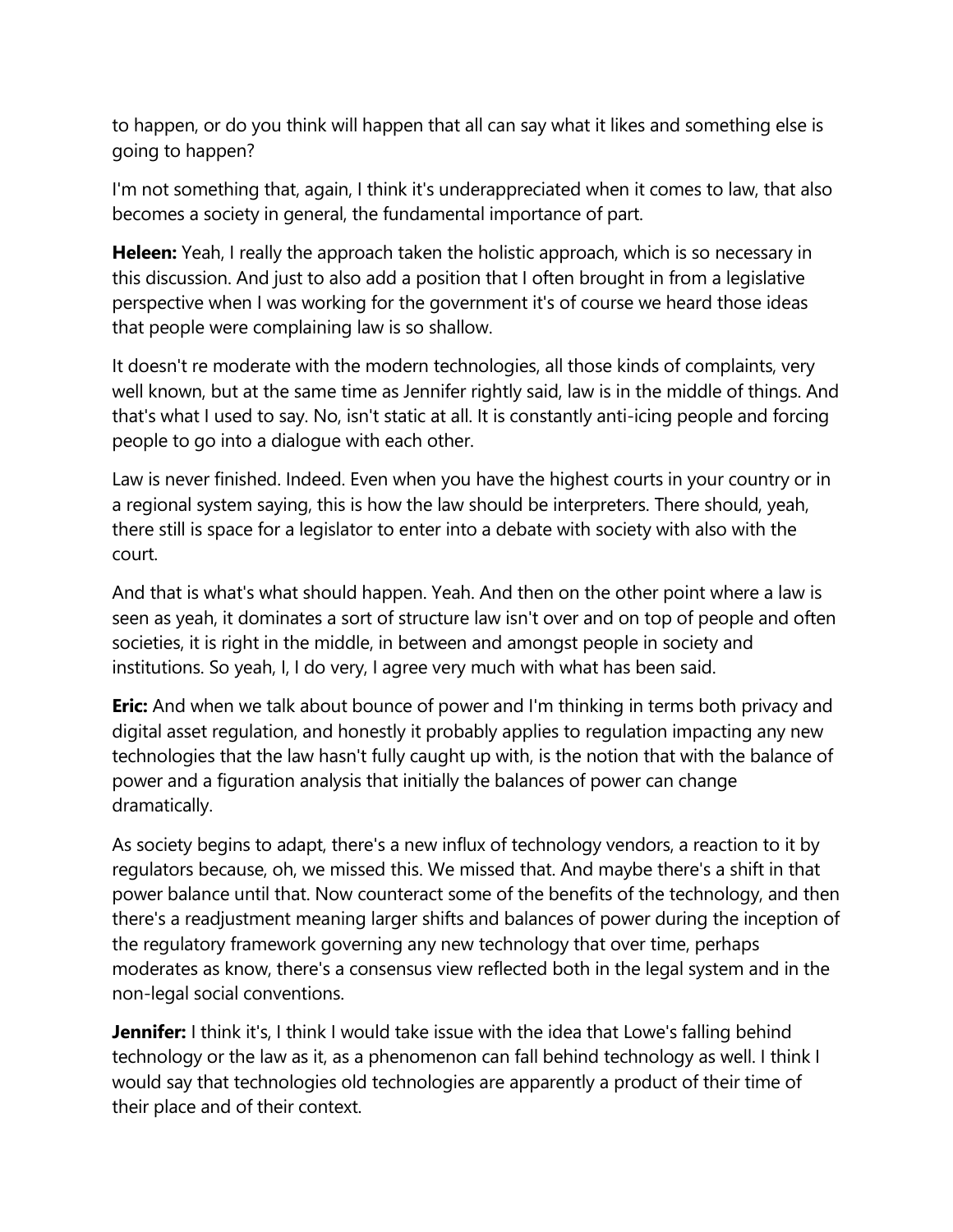Even simple technologies are embedded in these much broader processes and long-term social political and economic and legal developments over, over time. I think technologies are fundamentally social. Produced, produced in societies, and using societies either adopted or set aside in societies, but part of the context that produces these technologies is low.

So technologies come structure figurations though I talked about before, but technology, some cells are products of figurations, and we know that law is a fundamental aspect of figurations as well. And if the balances upon figurations, there's no technology that can be separated from the law that operate in that context or from other influences that operate in that context on the kind of the social nature of technologies and the fact that technologies are inherently embedded and situated within the social processes.

It's something that I think is really important to understand for, if we want to talk about weather balances, APAR, and technology non-law, whether they're how they relate to each other deal with these things. So for example The ancient Egyptians invented the first steam engine. And it was essentially it'd be small turbine, but they used as a toy, um, to you know, isn't this really exciting.

They have no use whatsoever for it as something that, that there became the industrial revolution, which was, for steam engines and, for transporter for males or whatever else. So what, when it became realized that steam on the properties you've seen people use in certain ways can be harnessed in certain ways and the industrial revolution that was because the political, economic, legal social context of the time meant that there was a need for technologies that could put you, that could do what Steven could do.

Which means that the psychology themselves are not necessarily, it's not necessarily the case that technology's changed balances apart, but the balances of far also produce technologies or produces social circumstances in which technologies are developed. So it's a much more complicated, much more cyclical, much more symbiotic relationship between all of these things that is commonly assumed.

We see as well, for example, the writing, for example, we think of writings, they can really basic technology. But writing is developed in lots of places at different times in Egypt, Greece, for example, the very artists form of writing and managing Drake was in palace administration.

And it was fine for keeping records and for that kind of thing, I'm talking like, hundreds of years BC, he went when this was happening and it was written in linear B, that was the kind of alphabet. Oh, that wasn't an alphabet. Cause he syllables to write by symbol, sorry to represent the books, but whenever the bronze age, but that it Bronx, each collapse I've been in the policy system fell away of the policies disappear.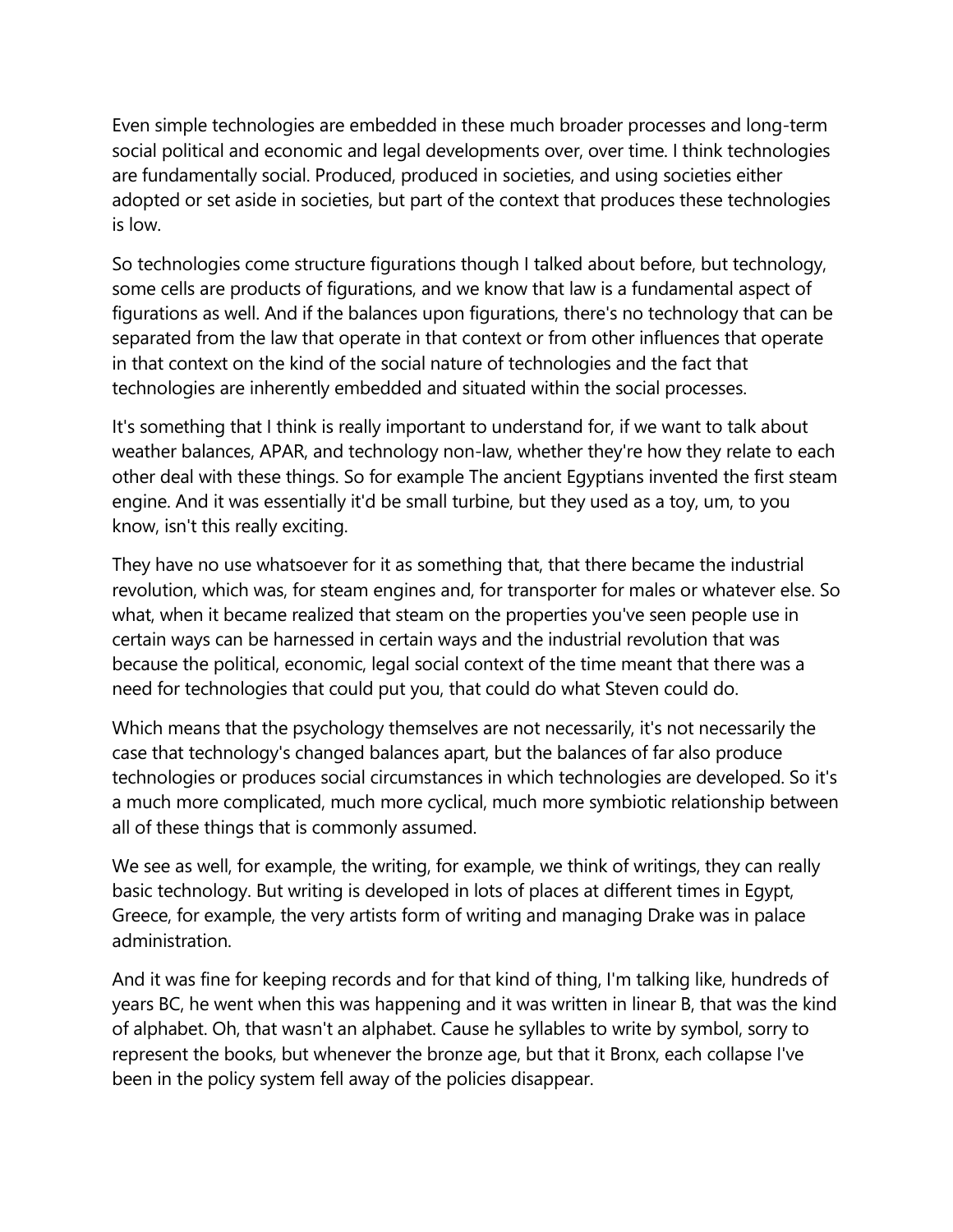So teaching writing, there's no evidence of any writing for several hundred. Until writing in the Greek alphabet eventually reimburse or in the finished alphabet eventually reemerged several hundred years later. And that was used almost exclusively for recording poetry. So it wasn't used for the kind of writing the kind of record keeping of public administration that had been used before.

It wasn't another century. So that was, you used to like laws and it wasn't till much later than this, that it was used for commerce and the administration. So even basic technologies like writing, but we think are so fundamental of civilization, only aggregate used in certain ways when their social economic, political legal context allows them to be used or provides the need for their use.

So we can separate that from the other things that we've been talking about that we wanna talk about, do technologies change balances apart, but then the legal responses absolutely not bounce at bar parties, finger pushes technologies that of course, con themselves have an effect in changing.

These are dependencies and functions and figurations, but it's not the case that the technology. Everything comes first, if mean?

**Heleen:** I think the, the examples that we have seen across many countries coming up during the coconuts and pandemic with the technology or the so-called, COVID 19 apps that had to help governments to control what was happening in public space, for instance.

Yeah, we have seen that happening here in the Netherlands as well. And the expectations were very high, but many, many people in governments really forgot about the fact that well, what are you measuring and how does it play out in people's lives? So they didn't take this broader view on, um, yeah.

On the consequences that the huge of certain technology might have for people. And they didn't. In other words, consider the more holistic aspects or the social technical aspects that such a technology would bring the government was in fact saying, so here's the technology and the technology going to regulate your behavior, which is the other side of things and which we really shouldn't want.

But it's, I, at the time I was advising industry from the fundamental rights side of fundamental rights part of things, but they didn't want to listen there. Wasn't very strong Um, attitude in this. So believe that technology will solve many problems. And that is one of the dangerous where lawmakers are sometimes lagging behind because they jump on this wagon, and they think we are going to

do this way to technology.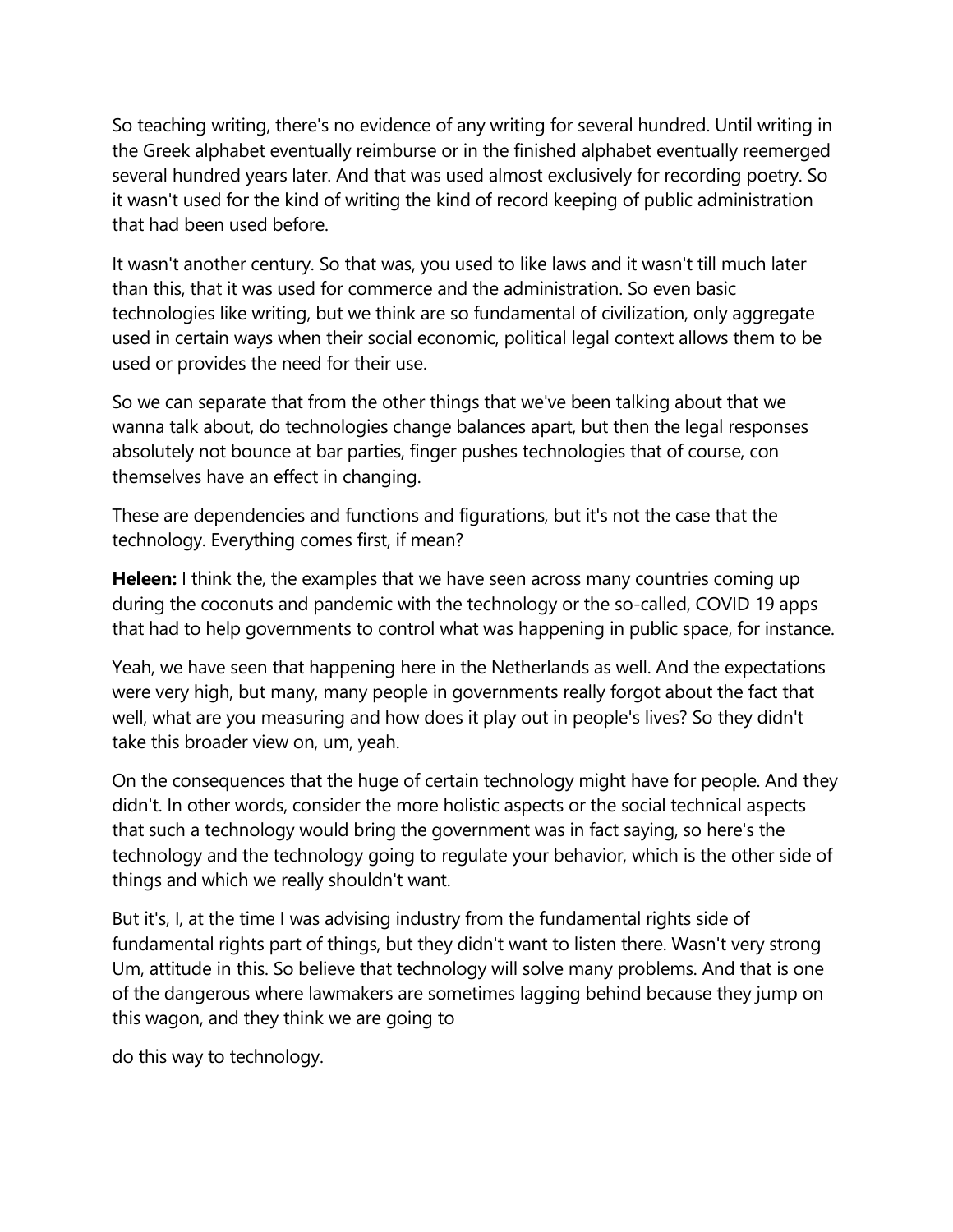**Eric:** How does a legislator or a lawmaker policymaker faced with the regulation relating to a particular technology or, or impacting a technology, how do they actually implement more of a figuration analysis or framed differently, how are they ignoring it today? In some cases?

**Jennifer:** That's a great question. I think one of the things that. Regulators like everybody else, or to some degree constrained by the sort of the limit of what people have decided, because I please possible, or the way of thinking of what things we decided to please possible. And collectively as a society, we live in liberal, well, not liberal in the sense of being completely open and free, but liberal consensus, liberal, philosophical tradition, societies that are individualistic societies to have, particularly with last 40 years.

But over the time for that as well have decided that actually state intervention and the economy we're in, in, in other areas of society should essentially be limited to you. To some extent managing risks. We really shouldn't have, proper introduction of these things, the same commodity risks that were brought up in business to try to keep people.

The least safe, but really it's up to them sort themselves. And if you grow up in a tradition, a liberal tradition, and we live in a liberal education where that is that it's like things are done and law reflects that law itself is, has very individualistic kind of normative foundations and ways of thinking about the world that are promoted through law schools and three people you have any kind of legal education or legal experience.

If you're working as a regulator or as a policy maker and government, then you will be thinking in that way. It's not that you're sitting on consciously thinking. We don't want to know what about these other things that influence, or these figurations are structured. Of course they wouldn't use the word figurations because that's not the thing that we'll be thinking up.

But it's just that your limit that the people of all kinds of policy makers. Tend to be constrained in their thinking by the socio political experiences and the things I've learned to say, I'll say grown up and into the world. So they're not sitting down and thinking we don't want to be doing these things.

They just, it doesn't occur to them that they should be thinking of it. These things it's not that they're ignoring figurations is that they probably don't even deal with that way of thinking about the world exists. And they don't know that potentially law could be done in a completely different way because hopefully nobody's ever come up.

So I think that's they're institutional problems, cultural problems, things like that. It's not so easy as, as high to regulators and policy makers think about these things, because I think about these things in the same way as everybody else thinks, but these things, which is deeply flawed.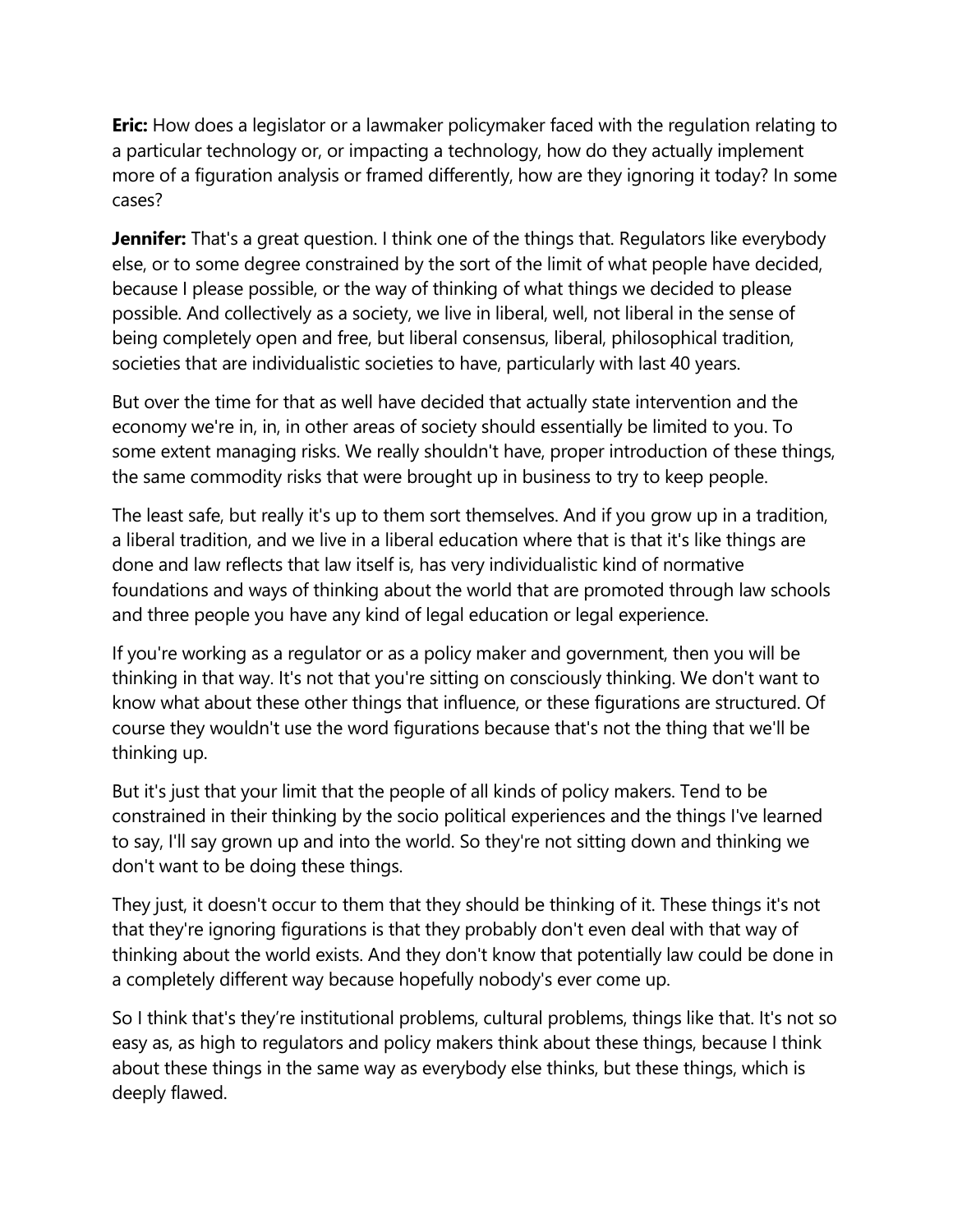**Eric:** And so how do we, where does it start?

Does it start with a broader discussion or are there actually? Are there more actionable things that could be done if a policy, if we were to influence policy makers to, to incorporate more of a figurative analysis or lawmakers,

**Jennifer:** I think that's a question for the lady she's worked in government.

She would know exactly how to go with it.

**Heleen:** Yeah, I think yeah,

we have to be away from that many no makers and policymakers have been subject to all this new public management thinking and I've seen very much quality policy making and that it's very saddening because pretty much it's very broad down to processes and procedures where strategic departments they have all been economized out.

Useful yeah. Areas where people were thinking with each other, where they feel meeting each other, where there was time for let's say the, the it specialist for a lawyer and a policy maker to sit together to discuss things. There was no time for that. Everything is very much, um, flat and straight.

So there is no quick solution in other words, in this area. So what I've been working on for instance is I, I tried to design a fundamental rights impact assessments. And many people might say what ha what do we have, we already have for 25 of these kinds of things. But my thing would be, it's it's a process where you put people together and enforced and discuss certain questions together.

When you do that. Yeah, these questions come up in order, but what you definitely want is that at some point the right people are on the right table and then the other half

with consensus, and it's not the only um, they all may overestimate their own importance and to may not thrive the value and the importance of other areas that need to be involved. So I think yeah, in the long run, there may be solutions that can be thought about, but there are no quick wins in this area.

**Eric:** The, the hope of getting a more figuration based analysis would exist with policymakers and legislatures versus the agencies that are charged or ministries that are charged with enforcing and interpreting them.

**Jennifer:** That's interesting. But Mike went to feed, that was the distinction between those is less important than you might imagine, because they're all part of the process of producing law and applying well, the role at law in, in study that I talked with before.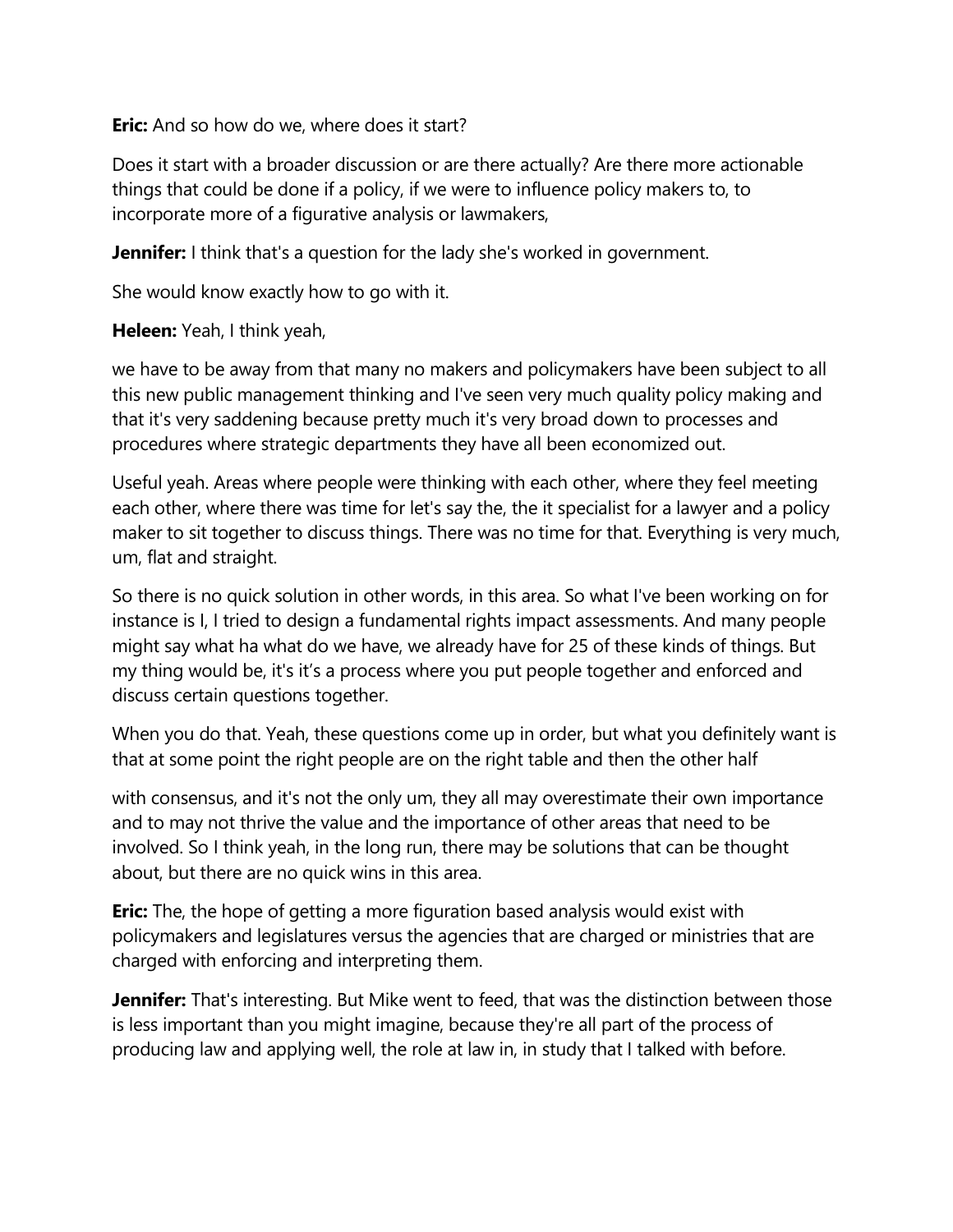So I think it's actually a bit of a much bigger project of changing how people think of the law and changing only people think about the role that law plays in society and how it all works and how we need to think about these things. But yes, absolutely. I think if you can change how people at any involved in any aspect of that process can think about it.

Probably they go up by doing their work. How do you hope that process needs to operate? If you can calculate people to think about things in terms of the functions that we're performing for each other on the interdependencies and how you might go about structuring a law or writing a law or interpreting, or applying a law in such a way as to your property and kind to those interdependencies to produce the kind of legal, like all of legal artifacts, they're constructs of us.

So things like rights and obligations and entitlements and that kind of thing, but also something like personal data is legal artifact because it's, there's no such thing as personal data. And it's created by law us to be any information relating to you, identified or identifiable the person, that's how the model finds it.

And it's created by law in that way. So anyway, to get people to think about how we construct legal artifacts, that kind of those interdependencies, but also help create functions or produced functions between people that change. So we've given people rights and like affective rights against each other econ, to some extent go by trying to change those loops functions that aren't your dependencies, but simply do not accept the need to get up the people to see that themselves that is never going to work because the volunteer configurations are usually far beyond the ability of any one individual to properly change.

These are structural systemic problems. So what you also need is so much bigger, a bunch of bigger, broader kind of set of artifacts frameworks that together can help change those balances apart, three functions. Um, we're still stuck or are we all happy with existing? Oh, which is very much individualistic and very much anything.

It'll protect people to do jobs that they sent the copy of themselves. So it's all well and good getting people to think about function and interdependence. But until we understand that. Individual people can change big operations. You need to have a much broader, more systemic approach. That's not really going to get us anywhere.

So we need that change in thinking away from individualism. I know, way too much more specifically, I think.

**Eric:** And so maybe even using, I know you touched on it with the reference to personal data, but how are current regulations particularly GDPR but you can point to other jurisdictions on privacy or whatever you want.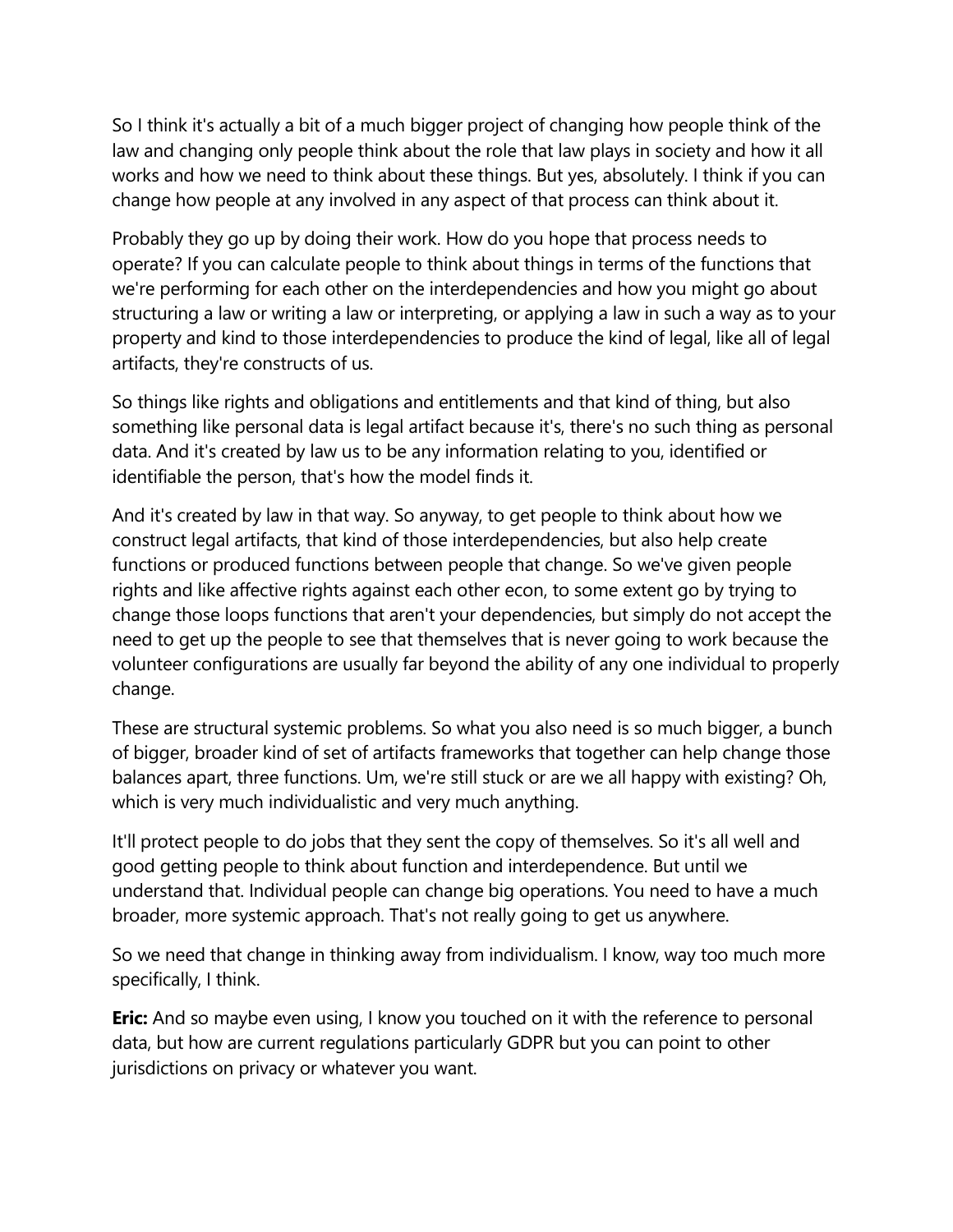How do they fail to properly contemplate figurations and the over individualization of data subjects?

**Jennifer:** That's yeah, that's pretty comes to the core of the problem with data protection law. So data protection law, the first data protection laws in the world are possibly already 1970s. I think the chairman state of past.

I'd say the production goal binding one, which was passed in 1978. I think off the top of my head, Sweden had the first national data and I think that'd be three will correct me if I'm wrong. And of course there's things like convention one week in 19. Oh, you're definitely going to get this wrong with 1981.

Is that right? 2 81. Um, um, in the growth of like European data protection law then, so this bomb treaty put the European charter of rights into court, but fundamentally a lot of the core concepts and principles of data protection laws still originate with those much earlier kind of approach to city to fictional.

So things that convention went away, which, like I said, it's from 1980. And it's very possible that those sports with data protection laws work really well for the kinds of processing architecture on the kinds of processing figurations that you saw with the pallet at the time, but they don't work well for the kind of processing architectures and kind of groups that same figurations because the functions, three dependencies on the balances part are completely different. Not just because the technological elements have changed and these degrees are structured, but also because legal developments have changed things, social developments have changed things, political, economic developments that change things.

All of these things together have helped completely change transform. They figurations that we see around theater processing today compared to what they were 30 years ago on the laws, something about the field to keep up with that in any kind of meaningful way so that all the time you did production law, GDPR will tell you that there are 33

in data for accessing relationships. One of which is the data controller. He's the actor responsible for the purposes and means of processing, which is to say data beta on highway. One of them would be a data processor, which is somebody that the data controller has said, well, you can access this data on our behalf, but they're only opting off of the instruction of the controller in principle and our kind of a very like secondary, supporting it to kind of actor compared to the more dominant controller.

And the third is data subject, which is construed in law to be of one individual person individual person on their own. In principle that made sense back 30 years ago, when a lot of protesting might have been like the personnel records on the controller, it might've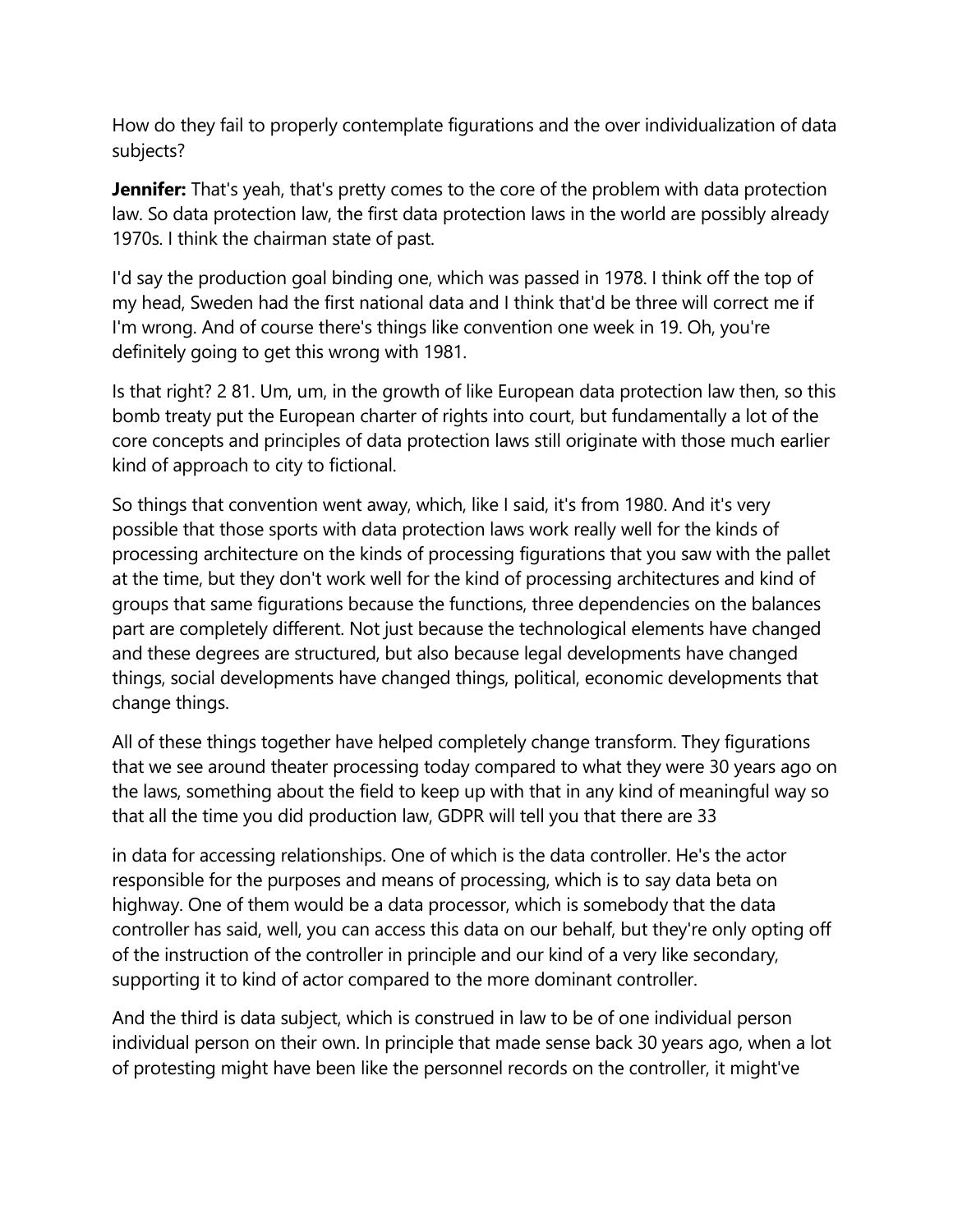been your employer on the date of subject, but it'd be new employee that was thought with that kind of work for that kind of scenario.

But now you might have things like really complex cloud processing services, like think of like artificial intelligence services or the purchaser of. That it's been assessing right throughout the service is somebody like the people were opposite. Some ginormous, exceptionally powerful, exceptionally wealthy, exceptionally capable multinational company.

He has all of the technical expertise. Their customer, you might be some rounded person, who runs a very small business without any technical expertise in that scenario. In most cases, in many cases, at least I would say Google or Microsoft is going to be the data processor, the very supportive kind of party in that relationship.

And actually some this round depression, he doesn't really do anything with the processing. It's going to be the controller or the Dominant person who's supposed to be in charge of all this processing on the sub-points the folks that have control over how all this is taking place that just doesn't make any sense whatsoever in that situation, quite cleanly, the dominant party, the party with.

The way that it looks functions and independence teachers set up quite Katy, the party with all the support in that scenario, it's the big multinational company you control. He actually controls the systems, not the small guy and he's using their service. So the law's completely backwards for these kinds of things.

When it comes to the individual data subjects, you've got this very serious problem in that the law fields recognize that technological consensus can create interdependencies between people. So if you think about the business models of a company like Google or Facebook, it's quite, it's not so much about the data of individual people.

It's what the data of many people aggregate it. And then interventions taking against them on the stages, me and I thought kind of thing, but data protection law, it's all, it's the obligations on individual people in terms of where all of the responsibility and individual people in terms of protecting their rights in terms of making complaints to regulators and that kind of thing, but it's still treats them as individuals, but they're not because obsessing creates so some good things.

With all, its other people who see that is similarly process and similarly analyze. And so they've been seen kind of interventions because the choices made by water. Those data subjects have effects on all of the other data subjects because they're treated actively in these business models. So because law individualizes data subjects, what it actually does in effect is it individualizes them into these kinds of these forms of capitalism.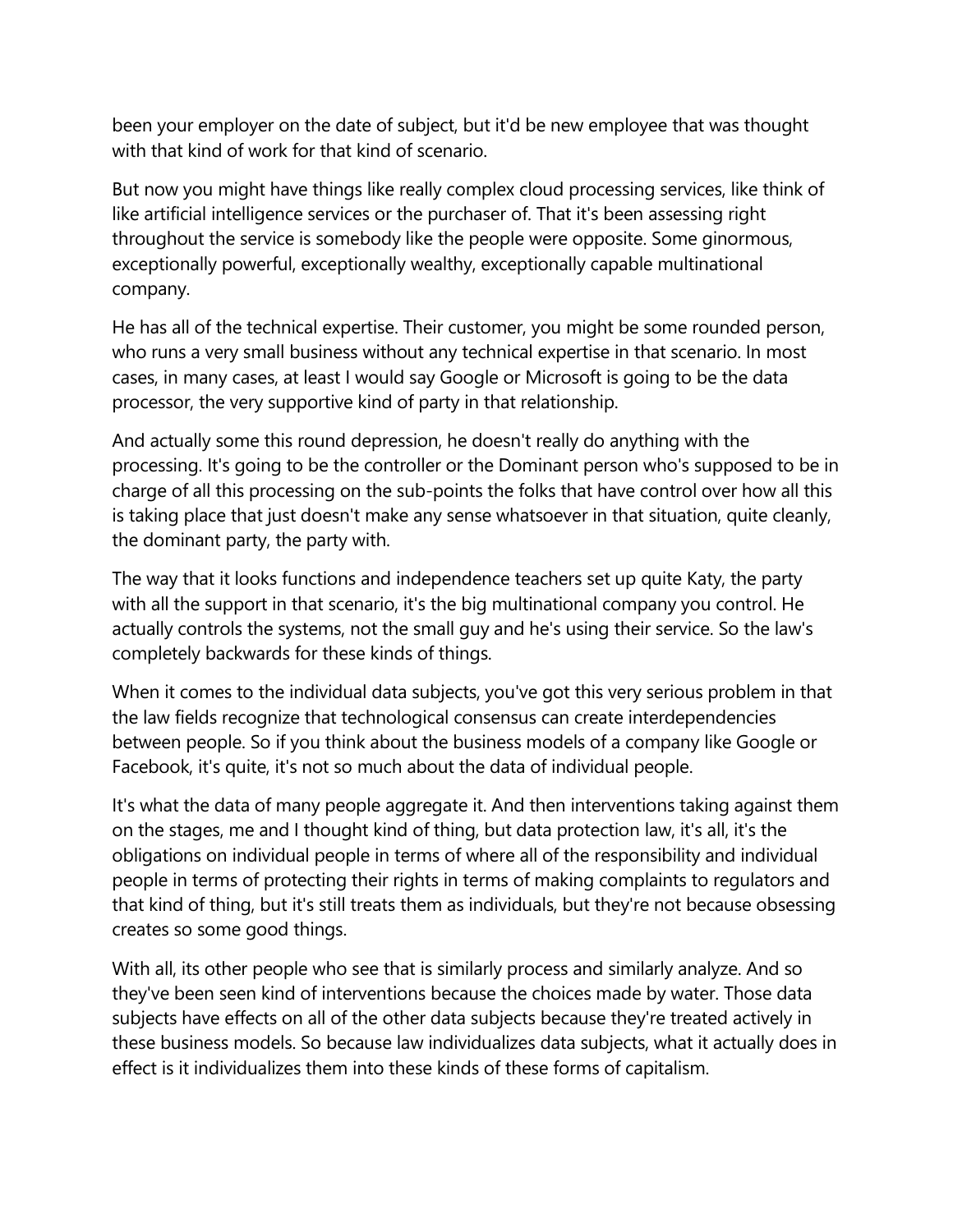And doesn't give them anything like the tools or mechanisms or legal avenues that they would need to actually be able to protect themselves. So that all of fundamentally fields on quite a few different fronts because it completely doesn't recognize why processing operates today has on the figurations around this.

**Heleen:** Yeah. Yeah, I do agree that a TPI was really set up yeah. Focusing on individuals at the same time Some initiatives or ideas coming up, and some of them may have been successful is that people have started to exercise their data rights or data, subject rights, as you can find from a QPR.

So he's got a rights. If you, as an individual, the rights to access the personal data that are being stored about you in an organization. And there have been, um, well, um, encouraged by or NGO to organizations that empower for instance workers over their rights. And some people have started to consider these days arrives maybe as well.

They are, that's the idea. And instead of a person only, um, asking access to their personal data and there definitely the certain specific goal, and this is for instance, where. At Uber drivers here in the Netherlands and UK well, they started to your case in front of the courts here in Amsterdam.

And they said, well, we have let's say OSHA. I think it was 20 to 30 drivers. That's collected exercise their data. And, um, from that they could extract how their data were comparable. And that is the elements. Jennifer just mentioned. There's so much individualized data. We all know that data at the individual level.

Isn't that interesting. It becomes interesting whenever it's analyzed on a collective basis. These people did more or less. This is what we derived from the data that we collect. And there were many more, there were other examples there as well. Yeah. They could demonstrate that they were paying inaccurate, inadequate needs, that they couldn't exercise their ordinary workers' rights.

And they said we want to be treated as workers. And that's what the courts. Yeah.

# **Jennifer:** So

**Heleen:** these are maybe very teeny tiny light points future. But I do agree that the TPRS docs is very much focused on,

**Jennifer:** On, on that point. It's the, with the points, that data subject rights and that kind of thing, the thing with some people back, I think, those are potentially very, all right.

So it might actually find some way for you know, like organizations or groups of people. Lynn mentioned that April workers to try to see what's going on. Absolutely. I think fundamentally the problem though, is that they are essentially individualistic rights. So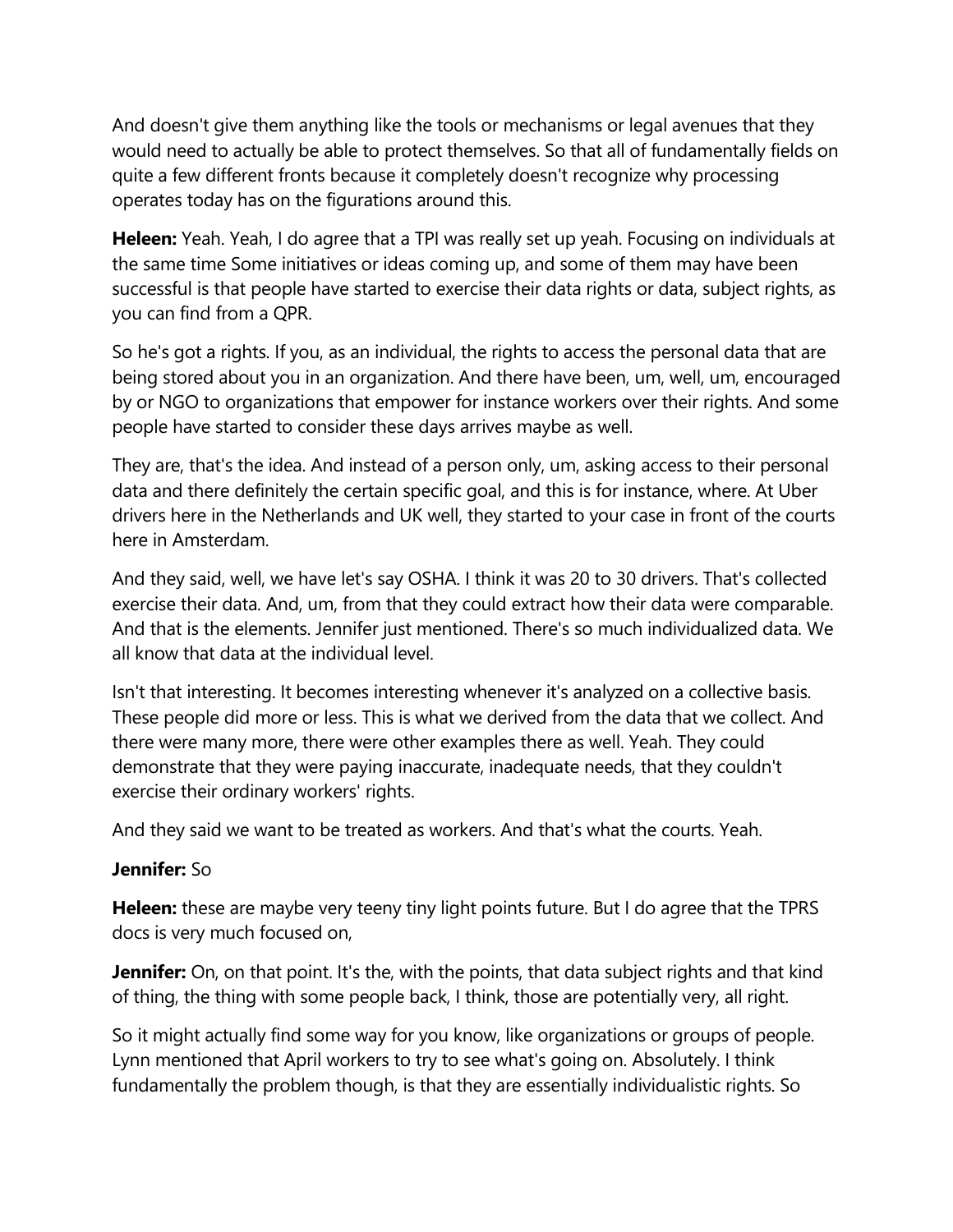you'd like to individual data subjects, and they log individual data subjects, or in principle, it's about mixed processing of their data, but those people are themselves subject to whole range of other influences.

And if your dependencies and things that make it essentially impossible in many cases, if not most cases for them to actually do that in any kind of meaningful informed kind of way, not to mention the fact that people have you know, their real lives beginning and when you shouldn't have to spend all their time trying to do this.

But for me, the fundamental problem is that three data protection law, the kind of control of processing that your theory. So it books to have through your data protection rights often we're books to time becomes somehow trying to exercise control over or to manage the data processing figurations that are composed of all of these actors, with all of their functions and interdependencies and.

The data subject is in the bathroom quality pieces going to be by far the weakest party in those figurations on some point that expected to try to monitor them themselves. I think that's completely unworkable and unrealistic, and that's the core problem. It's not so much that the kinds of companies in some circumstances, but for the most part, it's just completely unrealistic to expect.

## It's more.

**Eric:** And so I want to introduce a concept and I want to say, it's not as we're not swaying into it because I'm not, we're not leaving the figuration analysis, but something that Heleen has worked as has written a paper on, which is personal data storage. PDSs right. That's and for those who aren't familiar with PDs is one, you it's probably more, they retention of data on a hard drive, your own personal devices.

We, we actually had a podcast recently with Polly, a data cooperative, which is built on this notion of retaining data in your own on mobile devices and then interacting with processors by permissioning. But you PDs is, and I'll also include in that category broadly data wallets.

Um, you know, in, in other words, the, whether it's in a PDs or in a data wallet, this notion of having control of your own data, this notion of choosing to interact with the parties that, that want to process that data versus necessarily turning over all rights. Now, again, if you allow them to interact with it, they may be retaining that data, but perhaps through you know, permissioning or privacy enhancing technologies, the.

The information that they get is actually limited and they can be restricted to just what they need for their purposes. Today there's this approach where there's so much data that, that these large central stores get these controllers and, and not all that data is needed.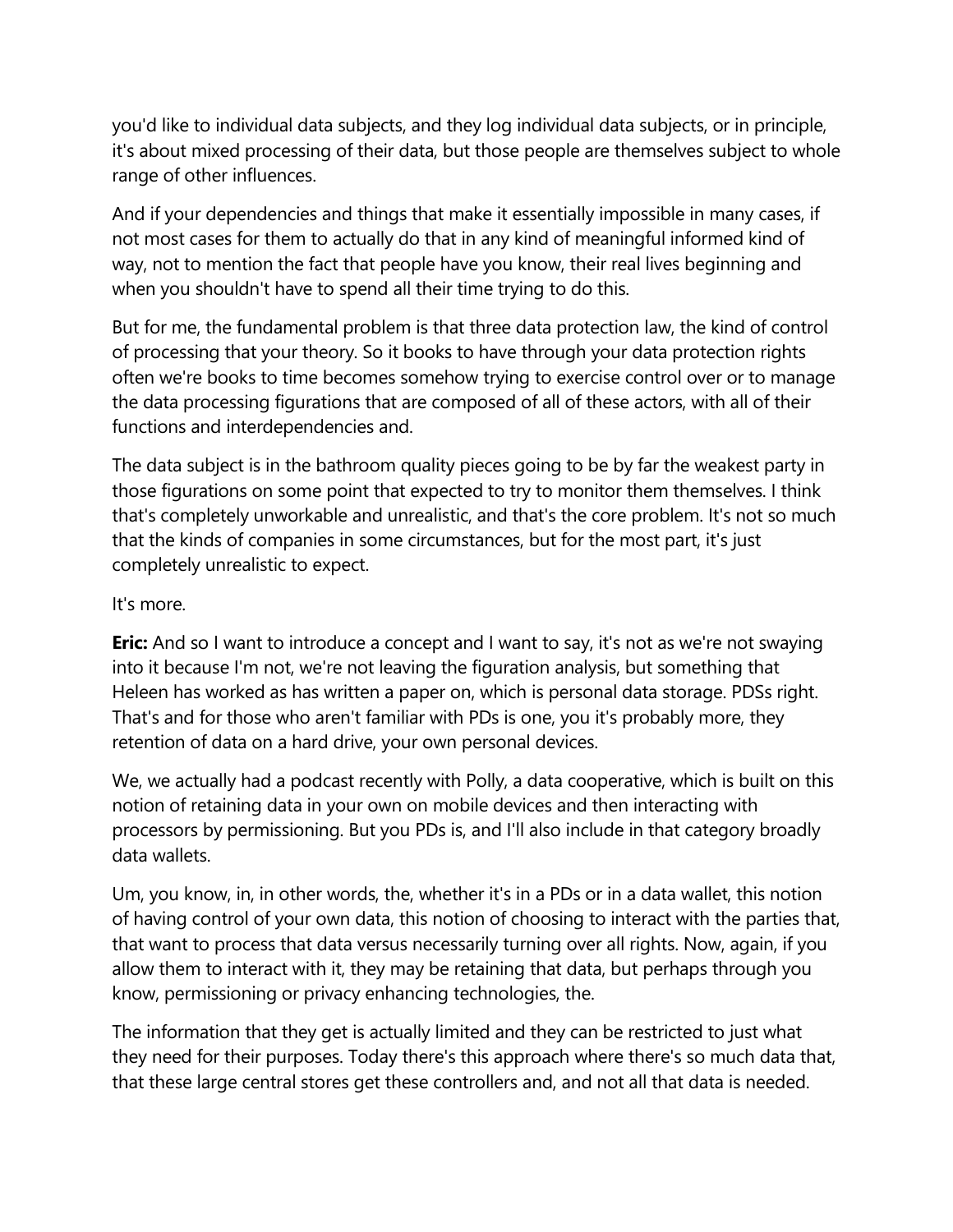And so it causes us huge repository and that also impacts the data subjects rights, because there's just data being collected, and aggregated versus just getting what they need, which would be managing the rights possibly better. Anyway, with that segue Heleen, do you want to talk a little bit about personal PDs is and, and how they relate to this figurative analysis, figuration analysis, not figurative?

**Heleen:** Yeah. Personal data stores. I think they are a great hooker to discuss this disfiguration all Angle, um, as they try to figure themselves as a new way for individuals to exercise control over their data. We have seen, interestingly, I think we have seen several initiative come up personal data stores, the idea isn't that young actually people started, people have started to think about these approaches as of 2013, 14.

So they are, they have been around for some time, like to date. We haven't seen really successful broadly spread initiatives. And I think that is a, that is one of the things to consider maybe. So why don't people and embrace those things on a broad scale? One of the things and maybe to come back again to the individualistic approach that you also see in the GDPR, you've also found that you've also find it in personal data stores.

They were very much focusing on individuals offering increase service. And one of the things maybe really overestimated is that people don't have time to interact with very many personal data stores at the same time. Okay. You can have one, but the question is very much okay. You have your personal data store.

We could also have. Couple of other apps and systems that you interact with on a daily basis and as an individual. So the question is whether personal data stores really add to people's lives, not to say that personal data stores, they also require on general levels, they require a certain expertise or knowledge over how those systems work.

So what are you um, presenting with whenever decisions asking you, do you want to this, when we want to add this service and can we use this or that data for the service or any other questions and point case in case is also that with personal information, personal data stores your personal information, as long as it's?

In your personal data store, it might be relevant. It will be relatively safe, but once it goes beyond your personal device the controllers gone. This, yeah, these are some aspects that that, that, yeah, yeah, they are systemic. You cannot work around these. It just gives to say,

**Jennifer:** yeah, I think PDs is, are already an interesting example of like sometimes decentralizing the processing or de-centralizing the storage or whatever else of the data doesn't necessarily be centralized the bar or change anything else that matters in these complex kinds of environments.

So obviously a personal data store means that you're processing the data locally on device. Desensitizing that processing those and change the functions that you're performing a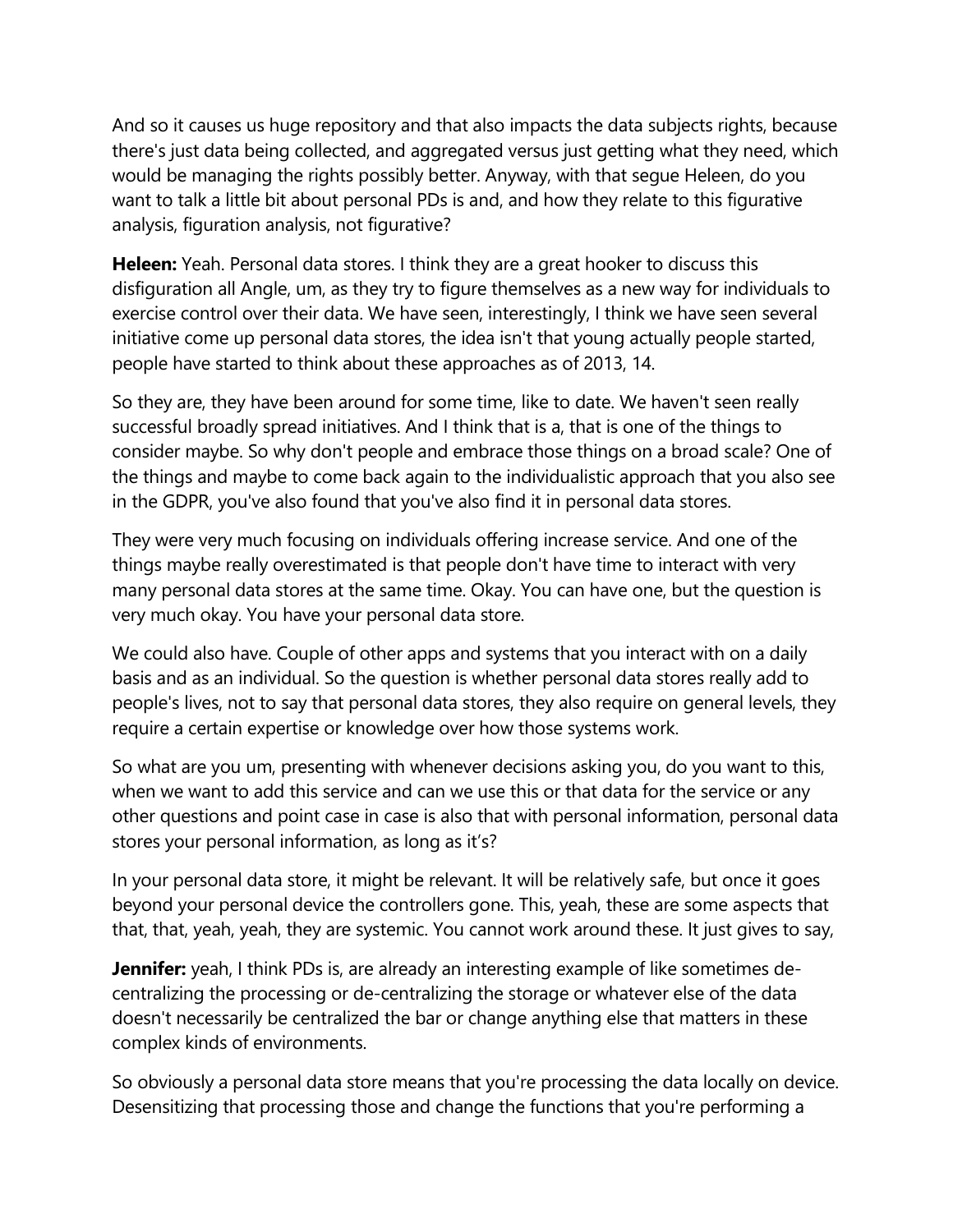little bit in the sense that you're not performing the processing for Facebook, whereas they were assessing themselves.

And that gives you some extent, some degree of control over that processing. So in principle, that makes complete sense. And through that, you can open loose interdependencies of the whole. But although you're changing those particular functions and interdependencies arising from it, but you're not really changing other functions.

And if the dependencies that arise in these complex obsessing environments and ecosystems. So for example, if I want to contact people on Facebook, I'm like my mom uses Facebook fight. If I needed to come talks my mom on Facebook or through Facebook, or do whatever you can do use Facebook. So whatever you can do on Facebook, then I would probably need to use Facebook.

Or at least some other platform that that my mom uses, whatever, but probably ultimately you just see business model because this business model is extremely widespread or it could be another platform, but actually it's over by Facebook anyway, like Instagram or WhatsApp. Um, my sister-in-law for example, as well needed to be on Facebook because her daughter's school would send updates about whether it's gone with clothes, if it was a snow day or something like that, it was sent that things all feeds through things back.

So you have to be on Facebook if you to know what's going on. So the fundamental problem, I think with personal get source, it's the psychological elements of these things are just one of the various things that influence figurations. And actually there are a whole lot of other things as well.

The hub structure figurations and structured balances in, in those segments. So choices over data are often severely limited by social applicant or political economic realities. A personal data source doesn't necessarily, or really as a whole change. There are other things they might be useful as part of a much broader systemic structural kind of change.

And actually could be very useful in some circumstances, I think, but unless we have that much broader change, I'm not sure for solving the storage of any,

**Eric:** You certainly don't want to mandate technology cause that's you ultimately stifle the next phase of innovation. So we talked a little bit about how the individually focused model D incentivizes the assertion of protections.

How, how do we move toward what is the model where you're not as an individual required to assert your rights? Cause I agree. All these rights of the individual, we'll get into that a little bit later. Any single individual really may not be motivated or incentivized to assert those protections.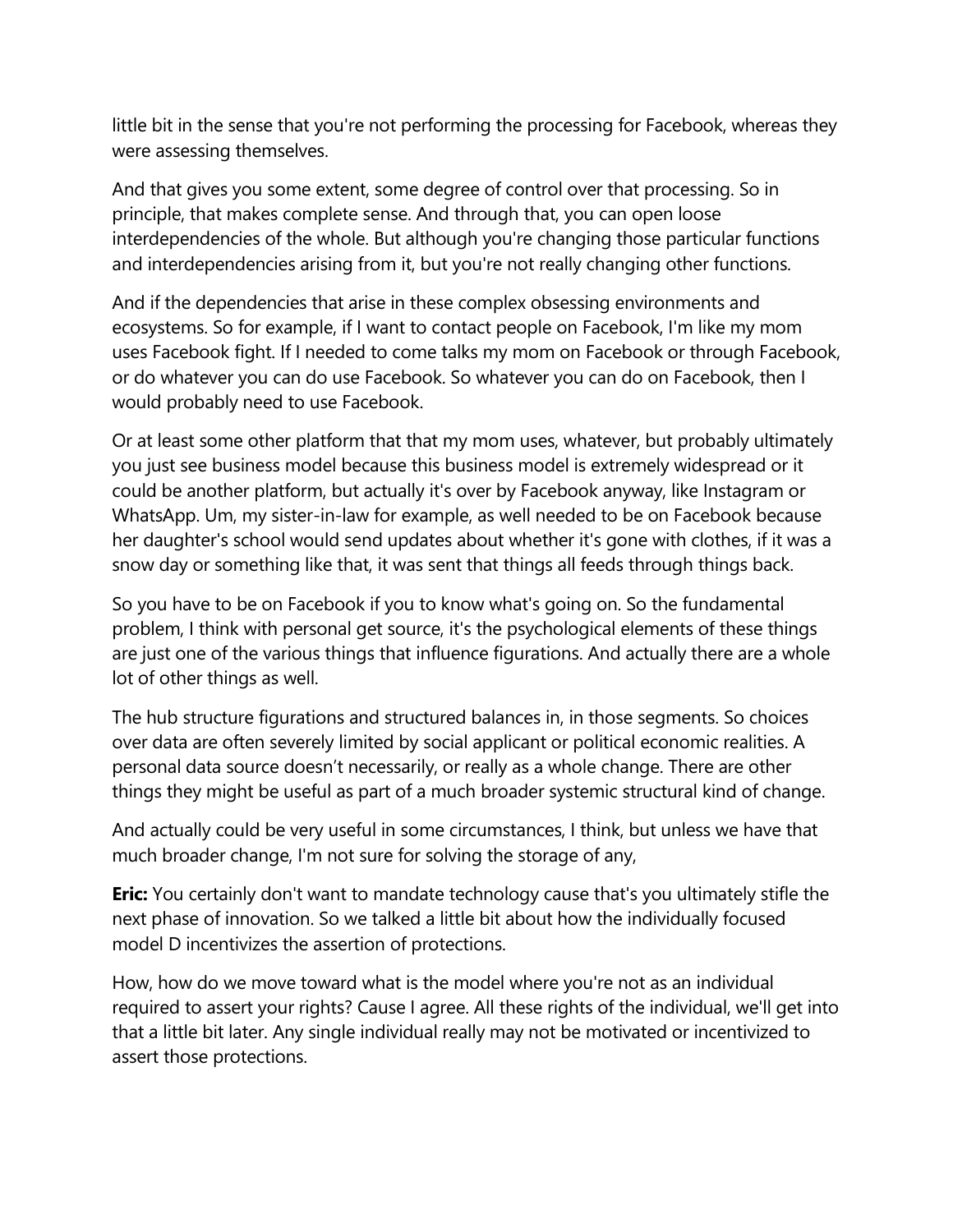That they really just want it done for them. They have X number of minutes a day to devote to this. If that it's like cybersecurity, you don't want to worry about cybersecurity. You have to worry about cybersecurity. It's good for you to worry about cybersecurity. You actually may be more motivated to worry about cybersecurity than privacy, because cybersecurity can impact you with dollars and just ways and a lot of pain.

And on the other side of that, privacy can also do that. But at any rate what is the right model? We talked about, like how GDPR looks at the, um, you know, you have your data processors, you have your data controllers, you have the subjects, you have these three classes that have different rules or rights associated with them.

How does this notion of broadening the individual rights out? How does that factor into that construct or does it not?

**Jennifer:** So I think cyber security is actually quite a gate or interesting analogy because cybersecurity experts have, I think long ago, concluded that if your points of failure in your cyber security is if people, individuals, then your system is going to feel at some point because people are just terrible at this for a whole number of reasons that are largely beyond their control, because most people can help design where the interest or the understanding or knowledge really shouldn't have shape.

I think I said the same thing with data protection. We make a lot of data protection enforcement on the oversights. We've got dependent on individual data subjects, acting responsibly, managing their data and all that kind of thing. And when we make a key point to failure at the individual person, then protections will feel it's guaranteed.

It's. I think people shouldn't have to sit and manage their data protection much in the same way as they should in the, to cybersecurity. The average person in the street is simply never going to do it. And it's unrealistic to put those obligations on them. When we do that, you're just victimizing people.

And I think if you've got lots of folks, nothing exists in principle for the protection of people as a theater production. Does the whole point, the data connection isn't about protecting data? It's about protecting people from interferences, with they're pumped about the rights calls, but the processing of personal data relating to them.

And if we're going to have a legal framework, that's constructed with the purpose of protecting people, then we count in that in doing so corporate victimizing people putting them in positions where they're simply incapable of being protected. I think that's a completely wrong approach. But unfortunately it's secrets at the law because it hasn't been updated properly like a written branch from growing up principles forward updates in 30 years, which is what the.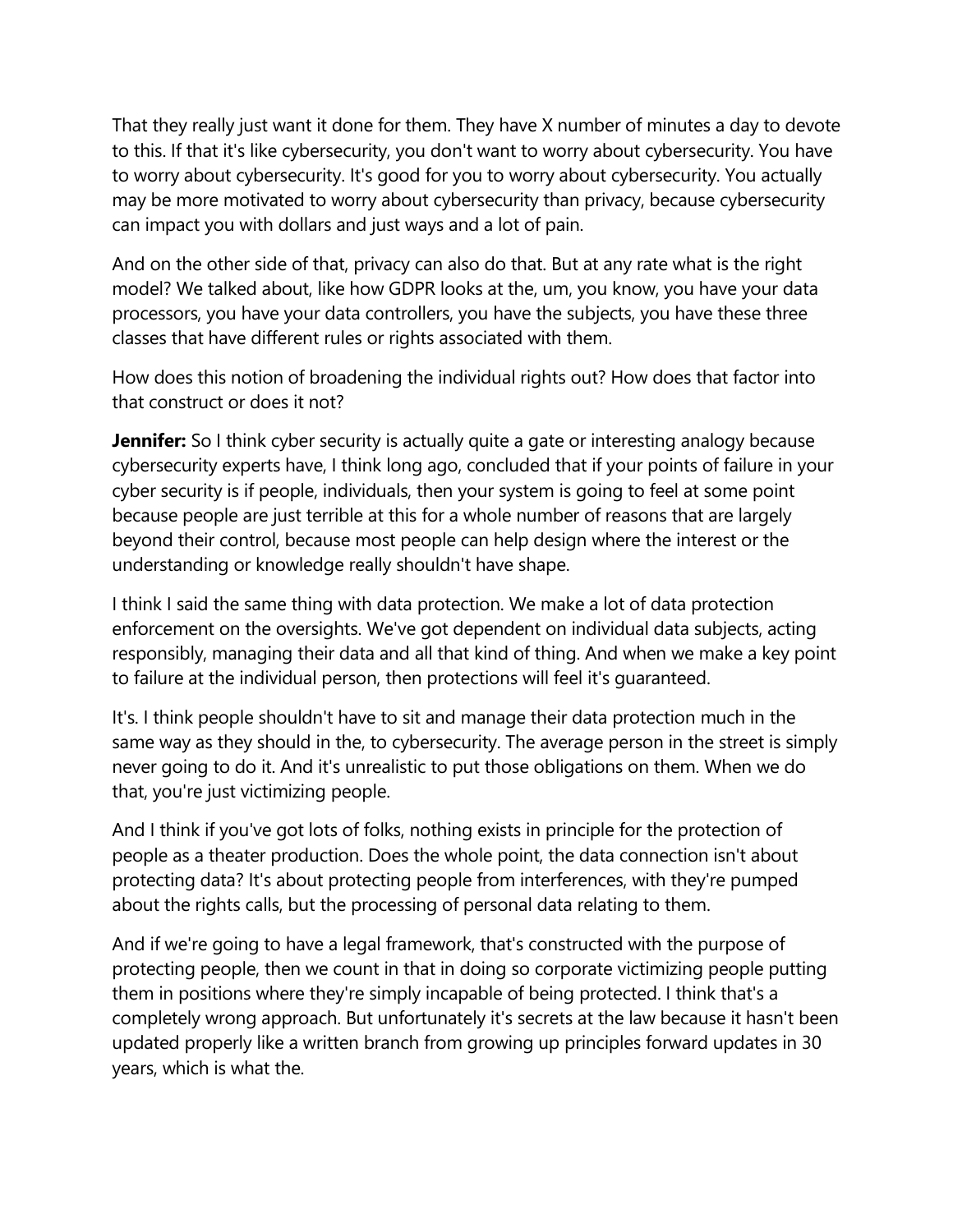So what can we do to try to end up like this? I think first of all, we'll have to make sure that there is an understanding of the fact that actually data subject rights within subject mechanisms and actually be important and useful. So things that the right of access to personal data is an important and useful, but it should be completely decoupled from the oversight on enforcement, against, um, against data controllers who are acting awfully, nothing should depend on the subjects being these kinds of engaged, active citizens going about, in a responsible way, because that's not reality.

Of course people should be able to lodge complaints if they won't do, but actually we need to really dig up all these things to the large extent. I think we need to understand, we need the law to understand that it doesn't make sense to talk about an individual data subject in many kinds of contexts, but it might be the case that in some contexts it's always makes sense to talk about individual data subjects.

That's fine. But in other contexts. It's awesome. So I think what we need actually afford to data protection laws that are more particularized to particular sectors or particular kinds of processing, we're actually a more collective approach might be better in some than others. The kind of one size fits all data prediction law, which is kind of GDPR has moved away from to some degree, but it's still the core logic is that's not what you see the ball anymore.

We have processing architectures and process and figurations that are completely different from others and applying one set of laws to do things doesn't work. So we need to have within the ones that I think we need to feature, we need to recognize that the data controller, the data processor set the rules.

We have that work for a lot of things. We need to fundamentally rethink how that works. But in terms of individuals, we need to start cutting people's classes of any collected mechanisms for protection of people. There are other ways in which other areas. So protecting people cut the base. So example like health and safety glasses, some kind of collective protections where environment below collective productions is.

We need to be looking towards soaks for inspiration in psychological.

**Heleen:** Yeah. I've been looking into approaches where mechanism, it's not mechanisms where entities, I should say for, they call themselves data trusts or data comments. Yeah, there are proposals underway where those entities or people developing those.

So they are, they are not there yet, but they are being developed in in, in scholarly environments, particularly in UK. I stopped. You have well, you can broadly say a data intermediary or such a data trust where you have an organization that is taking care of your rights on your behalf in some way, I think one of the questions that these, whether you liked him or not, or whether you would accept him or not as representing you visa fee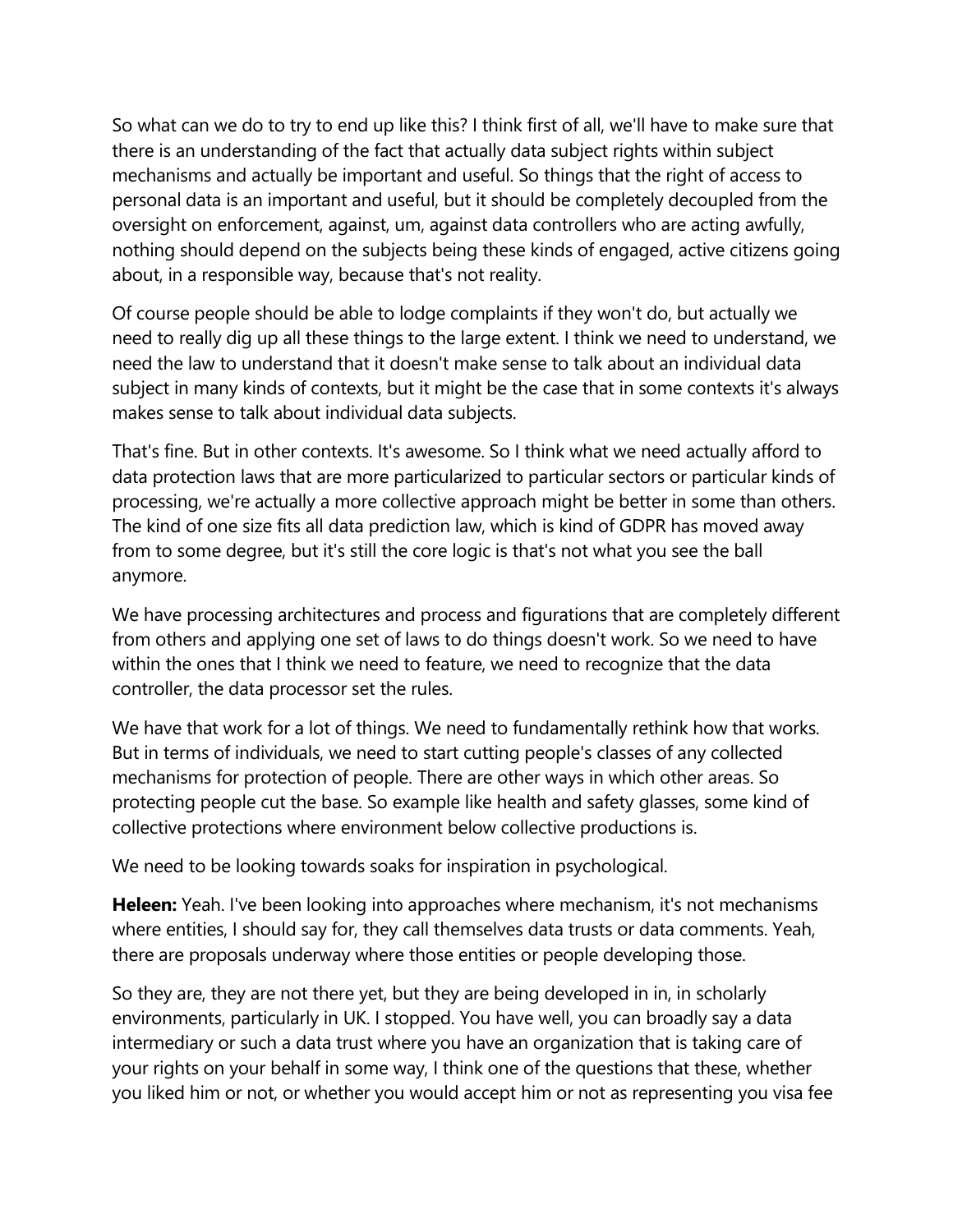data controllers needing that discussion aside, but they are pretty strong, much struggling with the question of whether the GDPR would allow such a, such an organization to exercise your rights your data rights on your behalf.

And that's also something that we are looking into in in Amsterdam. But yeah, so assuming out again the question, whether such that would mean there is an organization that would exercise your rights on your behalf. Um, yeah, you're going to be very critical about each at the same time, because once such an organization is exercising your data right in your behalf with a lot of other people's rights and they are, so they are more, generally more people involved to such a data trust.

Now the question then arises. Would you trust such a data trust to exercise those rights on your behalf? So yeah, I think there are very many things to consider, but this is one of the ways forward that is currently yeah. Being looked at in scientific, in academic circles.

**Jennifer:** I think in terms of things that collect different actions; a Lotus of law is very procedural in nature.

It's all a fight. You know, how your processors doing things or her control or sorry, doing things on, are they, risk management or are they, take taking steps to mitigate potential problems? Which is you know, starting much part of the course reputation in, in, in our particular context.

I'm actually in, in the world in general at minute. I think what we need, and to some extent, artist, much more substantive productions, we need to say, actually, you shouldn't be allowed to do these things. Oh, we should have certain things that are just prohibited activities with personal data.

That would be the collective protection because we'll protect everybody equally, regardless of what it is there, regardless of how well they engage with X rights or whatever else. And I think mechanisms are overseeing and enforcing those kinds of substantive hard protections would go a long way towards solving a lot of the problems or at least some of the problems that we've seen with processing today.

Although we should also acknowledge it. I think that when it comes to data production at the minute, one of the problems is that too many theaters are extremely. Or extremely under-resourced or to something that would really interest and actually enforcing the law. Some of them in particular in Ireland and the UK are exceptionally ineffective.

Some of them were slightly better. France is one, the CNL is a little bit better, but we can out of the particular absolutely terrible as regulators, they seem to completely misunderstand what it is. They should actually be digging and seem to have very little interest in applying the law, rather than just helping tech companies figure out how to deal with any sort of feeding in the binds at the well, which is not ready to deal with.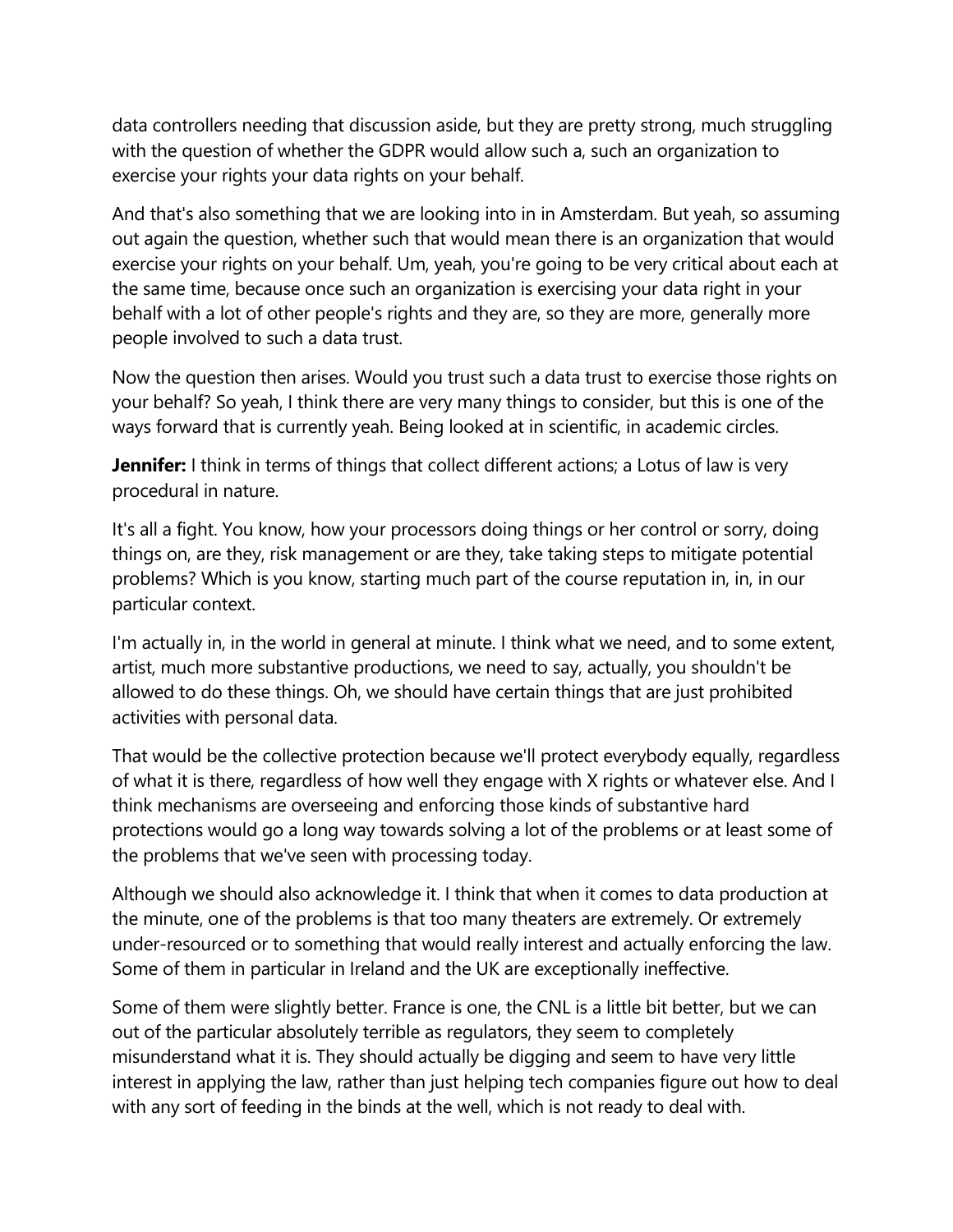So I think bills need mechanisms to make sure the regulators actually do their job properly, whether that's allowing data subjects to take enforcement action against regulators through the courts, either individually or as groups to force them to uphold the law, or whether it's in the EU, for example, having mechanisms or better mechanisms for the European commission to bring in, for instance, proceedings against member states, I haven't resourced 13 regulators properly, or haven't made them enforce the law properly, but ways of making creating other forms of interdependence within these, all of these various factors that might strengthen the position of the subjects by protecting the better, but also might strengthen the ability of protection regulators to actually intervene by this.

**Eric:** Yeah. You raise a few interesting points there. And then not to say everything else wasn't interesting, but the, the, the enforcement is an issue even with all the laws in place. Enforcement's an issue and you know, there are organizations like noir who are very active in, in doing, in, in keeping the regulators honest, but you know what a job they have.

Huh? And so there's not many organizations quite like NOI that are out there, doing things like that. Champion championing the the rights of the individual data subjects. That's, that's, that's one. And then the other thing that's really interesting and perhaps is a risk that develops over time is the notion of regulatory capture.

If you're you know, a regulator for privacy you're going to have been able to score a wellpaying jobs in the large tech companies that are the ones who are most active in trying to comply. And it creates a sort of revolving door where, you know, that experience is valid in the agency, but also that experience in the agency is also valued even more in the private sector and it, it encourages, we have that a lot in, in the regulation of pharmaceuticals and a lot in the regulation of financial services.

It's just, it's, across the board, whenever you have big industries being regulated by. Regulators over time, that's going to create it. That's going to you know, result in some inherent biases within the system, because it's not that people are out there actively conspiring.

It's just that they naturally gravitate toward that framework of understanding things in the context of we're the big players and it creates, and the other component of that. And we're actually going to talk about that. Actually, maybe it's a good segue is it creates moats protections for the big players.

Smaller incumbents have a barrier of entry into entering into, highly regulated markets, because they have to address these regulations right out the gate. And maybe we'll talk a bit about You know this in the context of technology startups who are struggling with this as well, you both worked on I think two papers and a study relating to this and I'll leave it to one of you to, to introduce the paper and what it was endeavoring to achieve in this study.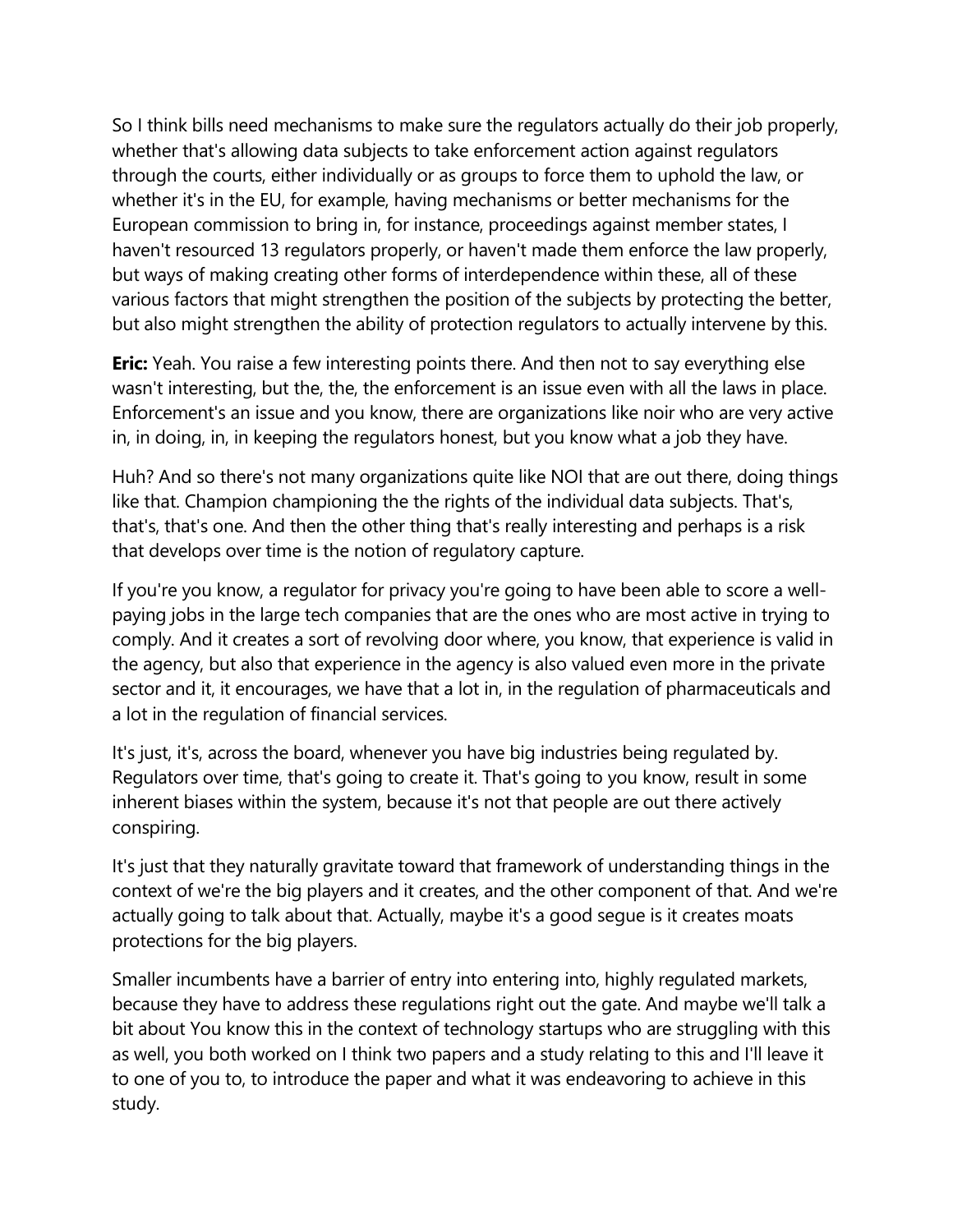I don't know if Heleen or.

Yeah.

**Heleen:** Um, we interviewed the first author was Chris Norvell. He interviewed I think 15 companies startup companies in how they went about the GDPR, what it meant for them, what it entails for them to be compliant and whether they think they can be compliant. And these interviews were taken right before the time or a little bit after the time are entered into for, so it was a lot of uncertainty for those tech startups and.

Yeah, what we saw very much emerging in those interviews that people didn't really have an idea and they sat this is a risk-based regulation. So who are we to do to substantiate to this? And how are we, who are we to give substance to our own actions and, and decisions. So it was very difficult for them.

Um, and but it doesn't mean that you as a star, as a startup, you can say I don't know, and I don't care. And I, I cannot take this responsibility. So once you enter this market where you want to, where you want to process personal data, you have to deal with it. And, and at the same time what we saw was that, okay, they may not have the knowledge, but they still have to abide by the rules.

Is that these tech startups? Oh today, they can be the big players of tomorrow. And so what we saw w what we thought was, would be very good approach that yeah particularly recognized this seriously, considered it and help them. There are tech startups in become a compliant, or maybe saying the big, big companies may perhaps consider how to help those have with a bigger purse to comply with the GDPR, how to help those tech startups.

Um, yeah, that was an exciting paper and yeah, many,

**Jennifer:** Startups are often, I think I under considered a topic for data protection discussions. That's something I said before, it's not lost on three through society, by people interpreting it and applying it and contesting it, and I'm trying to navigate their obligations and trying to comply with it.

So both startups are doing data protection law, just as much as anybody else in, in that kind of law process that do data protection model. So I think they're just as important as kind of areas of inquiry for us as academics, trying to understand data protection law, and trying to understand how that all works right there in the real world, rather than of like, in our textbooks are heavy on our articles.

And then those things are really important to understand how do people actually go home in the real world? What is their understanding of the law? How does the obligations that apply to them and of how they should quote by trying to comply with it? And what we find with it with the startups was that a lot of people were really keen to comply with it all.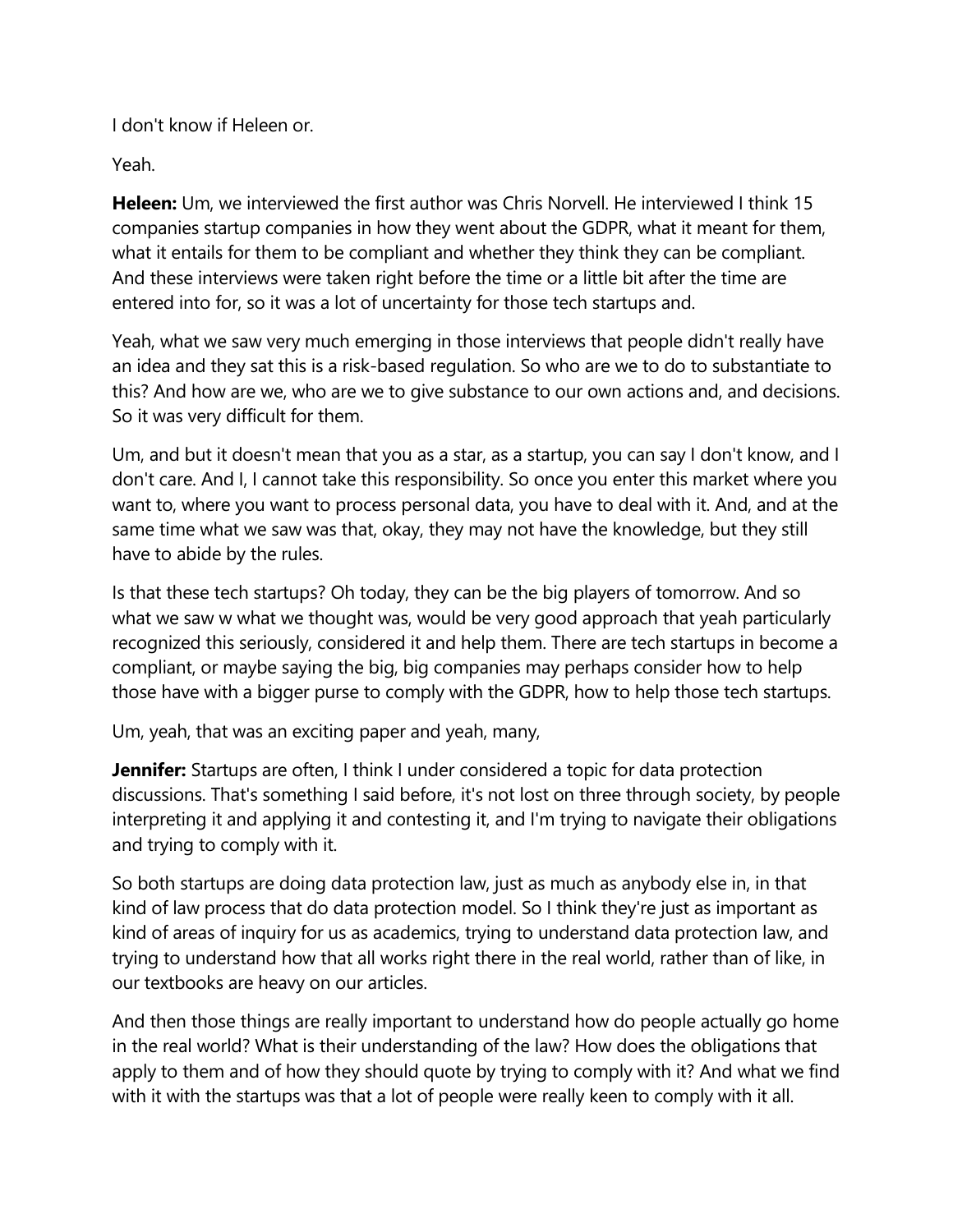Quite a few of the people that we, that were interviewed really agreed with data protection, or they really thought that it was an important thing to protect. But just had no idea where to begin because it's based on it's being this kind of overwhelmingly complex thing that they would have no real way of, of the I think that speaks to a lot of misconceptions of what data protection law for quite some time, because actually the court obligations, data protection law is not particularly complicated.

I have been the law for, at this point 25 years. So people who are coming into this space shoot, ideally you have some kind of expertise or understanding of what the law says. But these people just have no idea. They find it so complex and so overwhelming that they just retreated from it.

And that's a major problem for law, because like I say, people are doing law. The startups are doing well. And if Indian law they're just not compliant with it or not applying with the shade. And that means a lot, it doesn't exist or isn't effective in the way that it should be in relation to their products and services.

And then also ultimately needs of the people who are using their products and services are somebody's not going to be protected the way they should be. And that's a massive problem. I think a lot of it has to be on people like the ICO or organizations like industry bodies who have the expertise to try to help startups understand what their obligations are.

# **Eric:** And how does ICO stand for

**Jennifer:** the information commissioner's office, which is the UK, the protection to help, to help these the startup companies understand what their obligations are not complying with them, because until we have this more proactive approach to making sure that data protection is. The law says that everybody should be implementing data protection principles from the ground up and systems design, but we know that doesn't happen.

Have a thought the more proactive approach to try to make sure that happens, people are going to be protected and that's not really good one.

**Eric:** And so from a tech startups perspective you know, D I read the study and I saw a lot of issues that were raised by the tech startups. Some wanted more prescription.

There was to your point, there was confusion about, Hey, what do we do? How do we do it? Of course, if you are prescriptive, then it raises a whole bunch of other situ issues because they don't always apply. It makes interpretation difficult. Then, that can worsen the situation. You know, given that tech startups they're starved for resources probably fundamentally they just don't want to have to worry about it right now.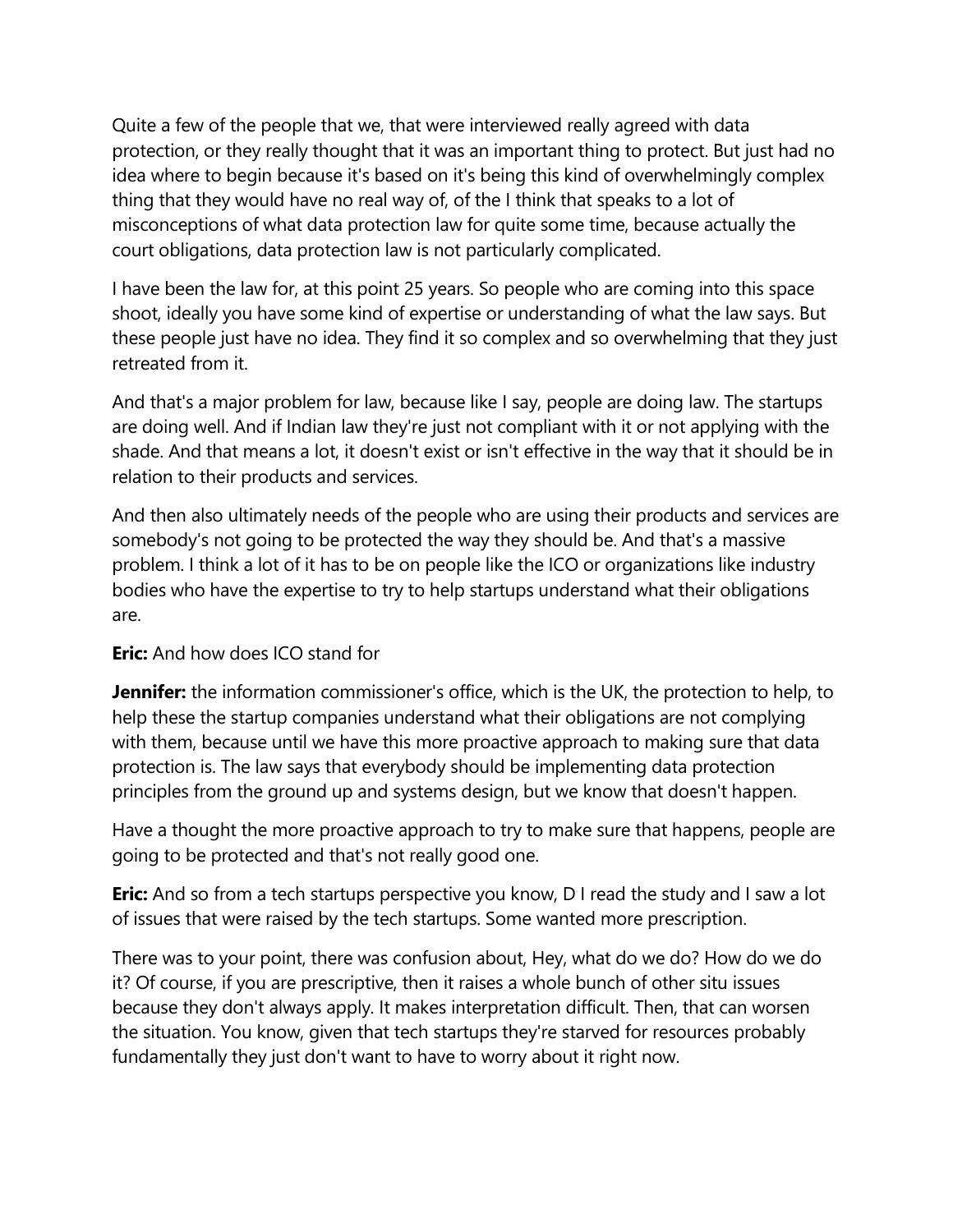Like any startup you know, they want to focus on how they actually succeed and get traction versus comply with regulations. How do we address that? Because, even if you say we'll take this cohort and we'll make sure that they talk to the ICO and et cetera, I'm not saying, there's always, it's always coming in, there's always new tech startups. There are always new technologies, new things are being challenged with how you do, the smaller set of companies versus the bigger ones where their tool they'll have a data protection officer in-house or a data privacy officer in house. What, what is w what is a solution.

**Jennifer:** Like legal directory and regulatory compliance is a kind of requirement. It's a non-optional requirement. Not just in tech, but also, in, in virtually any sector of the economy, one of the most fundamental things that companies need to do as a deed, everybody else needs today is complying with the law because the rule of law is, is one of the fundamentals of which like, democratic free society is based on.

So we need companies to comply with the law. And if a company is going into business with the resources to comply with the law, or with the interest in complying with the law, that they shouldn't be going into business it's simple as that. I think they need to come back when they can afford it, or if you have interest in doing it and do it properly, it's quite a hard line kind of approach, I think.

The real of those fundamentals, like the free society. So let's make sure we pull back over the interest of, tech people in starting their startup. I'm doing whatever.

**Eric:** And, and, and maybe there's also a role to introduce these tech, these companies to technologies early on that would allow them, where they could just basically design around some of the limitations of the law might impose specifically privacy enhancing technologies or encryption.

If you can, you know, I I've talked on this podcast many times before, um, that that data is you know, personal data is like plutonium, it's, it's, it's radioactive, it's toxic. It's something that, you know, as a company you're incentivized not to have more than you need. It doesn't mean that you actually adhere to those incentives.

It doesn't mean that you develop infrastructures, that, that solidify your structure where you're centralizing it. Cause you found a way to comply, but yet you still have all the data. No. Do you think that has a place of like, maybe like the ICO doing more to say, here are some solutions you can utilize our solutions like them to facilitate compliance and you should be building it by, at the outset

### **Jennifer:** to some extent.

Yeah. So things like privacy enhancing technologies might be useful for some businesses. Though I would be wary of the idea of companies using privacy enhancing technologies to get around the limitations of law, because very often the limitations are there for a good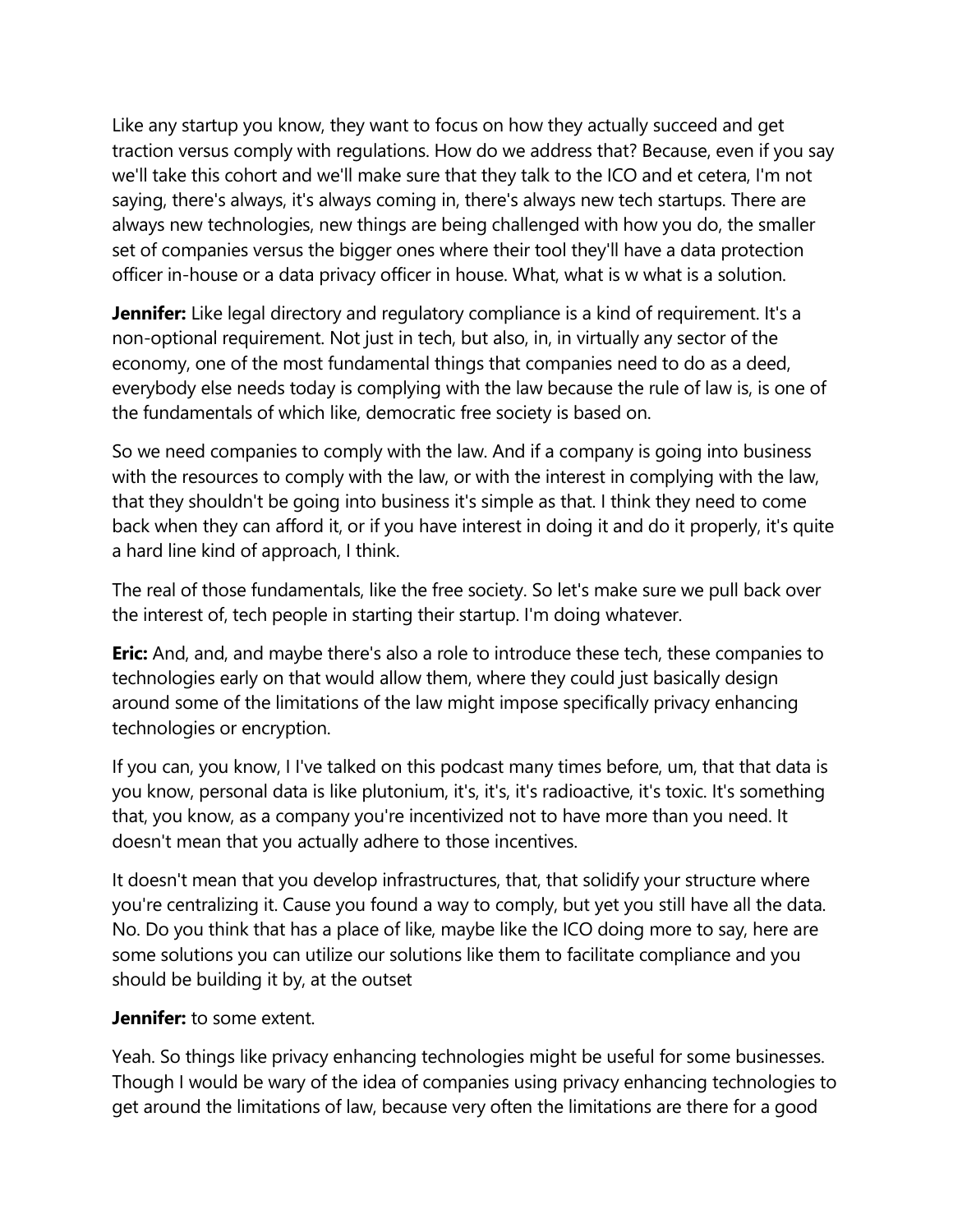reason on if you try to get it wrong then there's a good chance that you might get away with it.

Of course, because you have data protection, regulators are pretty useless, but there's a good chance that you could find yourself in kind of hot water because you've got tried to get Ignored the fact that there's a reason why that limit exists. I, you can find yourself in more trouble, but also because of the need to protect individuals and the people on the societies at the other side of these psychologies are the people impacted by these technologies.

Again, there's limitations, success for a reason, and it's usually for that protection. So yes, absolutely. If you can do things in defiance of the law and use privacy enhancing technologies in a way that protects and getting your users or people affected the best systems while also making it easier for you to comply with the law, then fantastic do that.

And actually you should encourage people to do that. And industry bodies and regulators and anybody else relevant. She can coach people to do that, but it'd be much more hesitant, but Debbie of using privacy enhancing technologies to get around the law. I think that way it's a dangerous route to go down.

**Heleen:** Maybe try to think of different models of how you organize a regulatory outside.

That might be a way to go.

### **Eric:** Right. And

you actually, in your paper, you had a I liked your chart by the way, your infographic with, the solutions and the stakeholders and all the different possibilities. I also noted that the privacy by design emphasis was like the top left.

And I think Jennifer, I think to a large extent, you're saying like privacy by design means you start off by designing, factoring this in. And maybe there are tools, um, you know, a privacy impact assessment that could assist you with that as well. How would you envision this?

the collective rights of the individuals being better accounted for in, in privacy regulation. I'll, I'll footnote that you noted that, some things you don't even necessarily need to have the engagement of the user to do that. They should just be fundamental that, these are things you cannot do with the data in, and then you don't necessarily have to worry about the, or rely on the individual exercising those rights.

But do you have any other thoughts about just even ensuring that the collective interests are represented in the legal system versus I guess relying on, on a top down approach of saying here are things that are in the interest of the collective.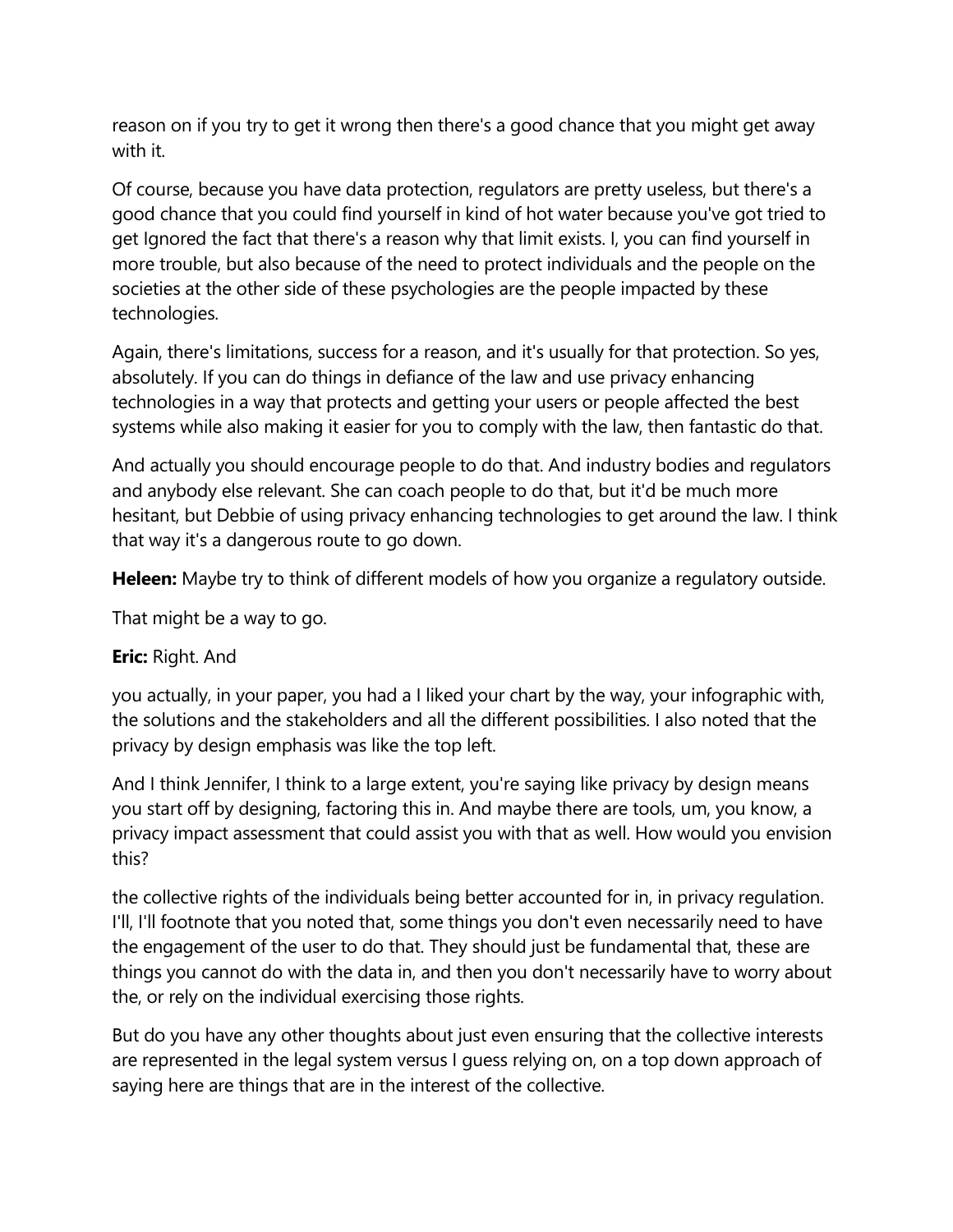**Jennifer:** I think something I've; I'm quite interested in is the idea of I assume it's them and that kind of thing.

To investigate of bring proceedings against problems on behalf of people who've been affected by something. So in the UK, we have, for example what's called the part of my trade health service officer on this job. But the part of my grade health service almost been to deal with complaints from individuals about the activities and actions and policies of public bodies.

So you know, government agencies and other kind of thing. And I think an ombudsman kind of idea for taking problems that are clearly the collective nature affecting data subjects and investigating those complaints and then passing them on to the regular recommender for things that enforcement or whatever else or themselves bringing proceedings against them.

And of course you get potentially merged that kind of opens men regulator kind of function into one kind of volume that has, that is important of to act that way. But that would need quite a restructuring of the regulator, I think, but some kind of data protection. Might not necessarily be a bad idea though.

Ombudsmen have their own problems and their own limitations, but it would be an improvement over what we have. I also think strengthen rights, four things, plus class rights, class actions. GDPR has some very minimal class action rights continued today, which have been in the UK at least even more restricted by recent court judgements.

But I think actually class action rights for effective action through the courts, not necessarily for compensation because a lot of data protection harms aren't really quantifiable. But in terms of forcing data controllers to comply with the law, I think could be potentially very useful mechanisms.

But perhaps some kind of, of, of recommends for, for the subjects. But I'm not thinking of punitive, cut it out. I think it's more by forcing compliance with the law. So those kinds of collective messages. Where you can have essentially somebody leading on that on a class action, but it can encompass the sort of data privacy or data reduction, infringements of a wide range of the number of people might be a potential way forward.

But there are also other ways that we could look up from other kinds of variants to follow that I don't want to get too prescriptive about it at this point, because I think it's not clear, it's sassy with the best way to go within this would be, but certainly we help, we have things that we can learn from on things that we can do that are at least worth trying, because they would be better than what we have on

Heleen,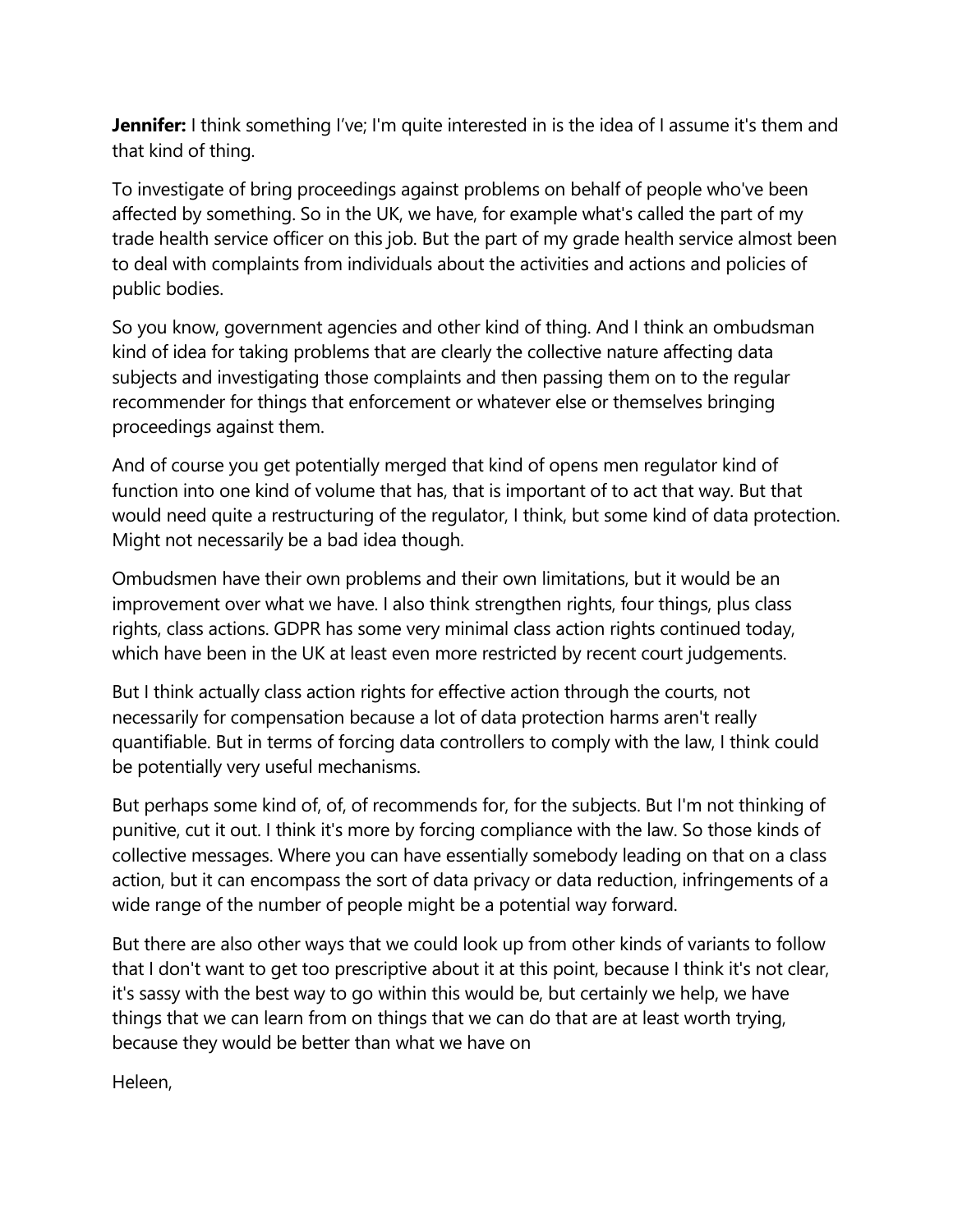**Eric:** do you have any experience with um, you know, in, in terms of the government, like who had in the Netherlands who had responsibility for acting on behalf of the collective outside of the regulators were ensuring that the policy-making decisions and the privacy regulations were acting in the interests of not just the individual

**Heleen:** I recall from discussions from back then that well, people were really open to these to this, um,

Perspective, but at the same time also I'm hesitant to have, would the courts not be overburdened and that, that kind of things. Um, yeah, meanwhile there have been successful that's a collective actions.

Um, well, as I just mentioned with bookcase in Germany, there was for instance with open tufa, there was this case where an NGO asked, I think, like 4,000 people to exercise their data rights for them and to collect data and to collate the data well, to analyze it. And what's appeared from that court case from that case, or what appeared from that that exercise is that, um, credit registering um, organization in Germany, the biggest one in Germany actually.

The credit scoring organization that they will discriminatory decision. So that, again, an example where yeah, where the collective action to pinpoint this one can really be a big help. And this is where the, the organization. Yeah, they had to accept that their practices were found to be discriminatory.

And this was future application to damage for them.

**Eric:** Yeah. You know, there's multiple components to it. It's the, you, you know, you have, the, the fact that personal data may not be protected. You have, how it's being utilized, do you have bias and decision-making and how that impacts the data subjects or even the class of subjects.

So all those factors are. Or important consideration. We don't have any we don't have too much time left. Is there anything that, that we haven't touched on in, in this podcast that you think maybe we should sort of give more context to what we've talked about thus far?

**Jennifer:** I guess something I've been thinking about lately is, and this is connected to a lot of what we've been talking about so far is the role of gaps in law and allowing things to happen and preventing things up or facilitating things to happen in three that helping structure the process, and figurations already have other kinds of figurations and any kind of way.

We talked an awful lot about what the law dogs and about holidays. I had a lot, Mike does things differently, but we've talked very little about what that doesn't do and how we